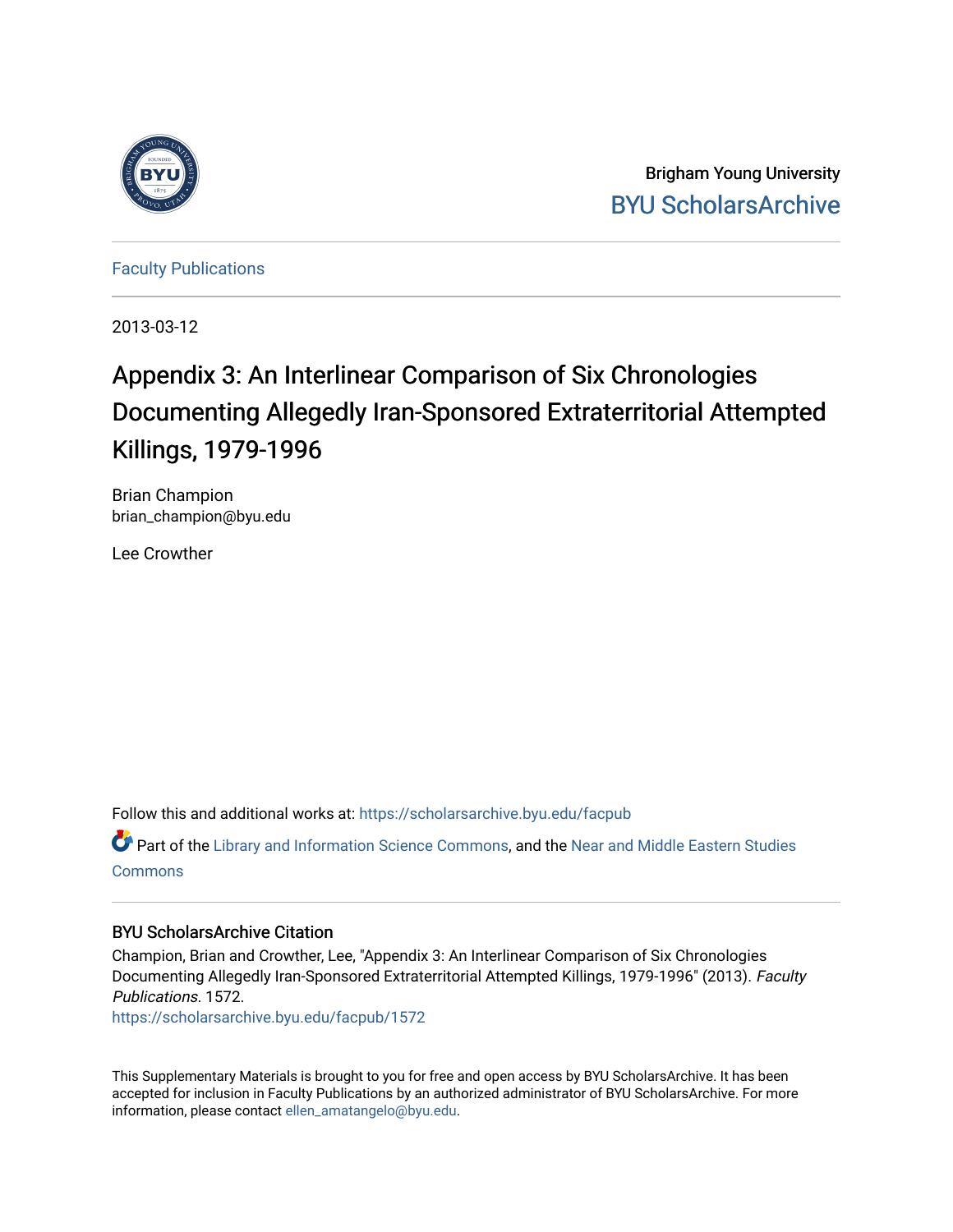# **Appendix 3:**

## **An Interlinear Comparison of Six Chronologies Documenting Allegedly Iran-Sponsored Extraterritorial Attempted Killings, 1979-1996**

By Brian Champion and Lee Crowther

Published 13 January 2014, Revised 16 September 2016

## **I. Introduction**

## *Abstract*

In "Appendix 3," we compare six of the sources cited in ["Appendix 1.](http://hdl.lib.byu.edu/1877/2995)" While many of our sources focus on a single event, each of the six we investigate here alleges Iranian state responsibility for a pattern of attempted killings outside Iran. Due to the larger scope of the six sources, we here refer to them as *chronologies*.

*Key*

We reproduce verbatim the information given by each of the six sources for the events we document in "Appendix 1." We highlight disagreements between the chronologies in yellow, including different spellings. We highlight anomalies in which one source disagrees with at least three others in **green**. We highlight information given by only one of the six chronologies in **blue**. Prior to each event, we list the catalog number assigned to it in "Appendix 1." We reproduce texts in the order in which we believe they were compiled.

## *A Chronology of the Chronologies*

We have attempted to determine the chronological order of the sources. Some of the sources do not give a date of publication; in such cases, we have used the date of last entry to determine order. The book in which Mousavian's chronology appears was published in 2008, but the chronology itself only goes to 1996; we have considered it a 1996 chronology. The order in which we have placed the chronologies is as follows:

- 1) Foundation for Democracy in Iran (FDI)
- 2) Pahlavi
- 3) Mousavian
- 4) PDK-Iran
- 5) Kadivar
- 6) Hakakian

We compiled the text from the chronologies mostly in October 2012.

## *Notes on Sources*

As we make clear in "Appendix 1," some of our sources had strong incentives to oppose those in power in Iran. Some such sources are among the six featured here. By including them we do not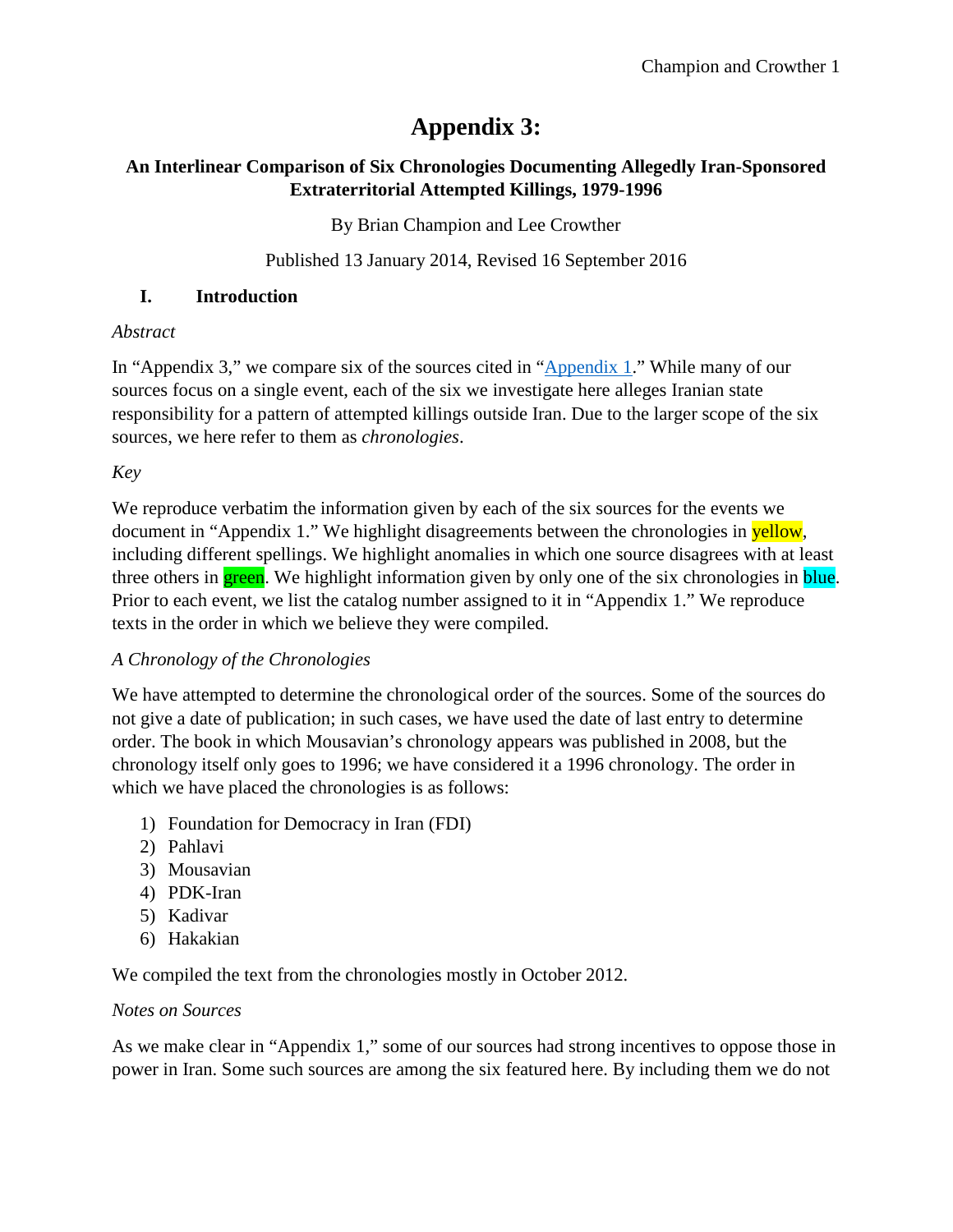imply that Iranian responsibility is reliably established, only that some *allegation* of Iranian responsibility was made.

Mousavian cites only FDI as the source for his chronology, but at times the two chronologies differ; Mousavian omits a number of events included in the FDI chronology and includes one event not referenced by FDI. We have thus included both chronologies.

When the exact date of an event is unknown, FDI lists the day as being numerically the same as the month. For example, an event that took place on an unspecified date in July would be listed by FDI as having occurred on 7/7. In such cases, FDI sometimes (though not always) explicitly notes that the exact date is unknown.

We have included some events which only appear in one of the six chronologies. This may help researchers who want to speculate about which sources were available to our sources. However, when an event appears in the PDK-Iran chronology but not in any of the other five, we have not listed it here. We justify this exclusion because (1) PDK-Iran's chronology is generally less detailed than the others, and (2) it lists over two hundred individuals not referenced in any of the other five chronologies.

We believe that some of the discrepancies between the chronologies may in part be explained by differences in linguistic and calendrical fluencies. We invite the reader to bear this in mind.

## **II. Texts**

1.1979-01

FDI:

12/7/79 Paris, France Shahriar Moustapha Shafiq Monarchist A nephew of the former Shah. Responsibility for the killing was openly claimed by Ayatollah Khalkhali in Tehran, who says his "Islamic combattants" had also wanted to kill Princess Ashraf, the Shah's twin sister, who was living in Paris.

Pahlavi:

In 1981, my son Shahriar Shafigh is killed in Paris, France.

Mousavian:

December 7, 1979, Paris (France)—Shahriar Moustapha Shafiq, monarchist, a nephew of the former Shah, was assassinated.

## PDK-Iran:

Chafigh **Shabriar** / Opposent / **1981** / Paris / Killed

Kadivar:

On December 7, 1979, Prince Shahriar Shafiq, the Shah's nephew, Princess Ashraf's second son, was walking on a Parisian street carrying groceries home to his sister's apartment in the Rue de la Villa Dupont, a cul-de-sac in the fashionable 16th Arrondissement.

A competent officer in the Imperial Iranian Navy and a commander of the Persian Gulf fleet of Hovercraft, Prince Shafiq had fled the Islamic revolution in a pleasure boat after a dramatic chase from the port of Bandar Abbas and across the Gulf to Kuwait.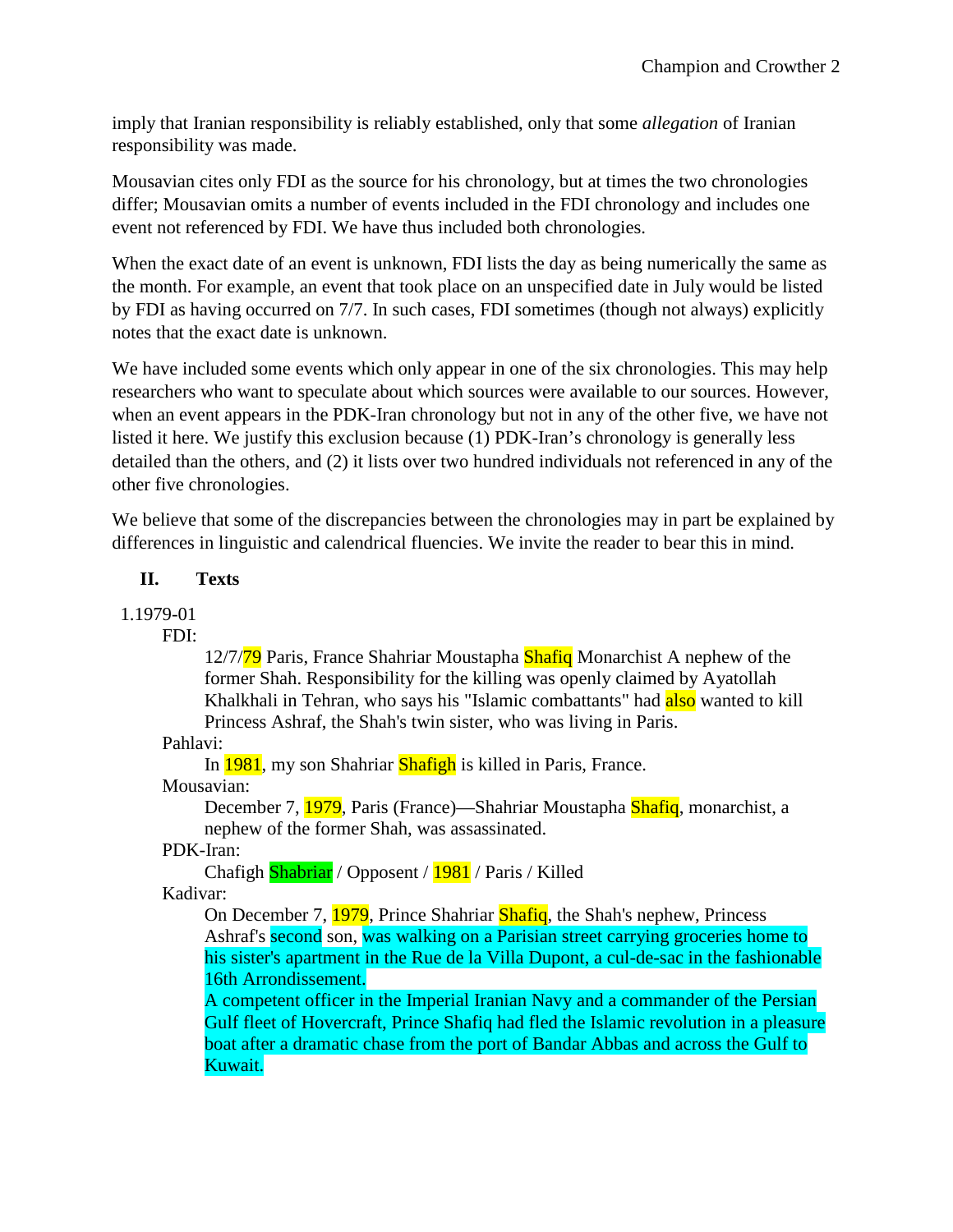Nine months later in Paris he was busy plotting with other exiles and his contacts in the Iranian navy to spearhead a counterrevolution from Kish Island. But any hopes that he may have had for his country ended that cold afternoon when a young man, later identified as a certain Boghraie, pulled out a 9-millimeter pistol, and shot him in the back of the head.

As Shafiq fell, the gunman bent over him, fired a second bullet into his head, and then vanished among the crowd in the Rue Pergolese. In Tehran, Sadegh Khalkhali, the revolutionary judge responsible for countless executions in Iran, announced the successful operation. "We were lucky," he told reporters. "We were after his mother but got him **instead**."

#### Hakakian:

1979: In December, the Shah's nephew Shahriar Shafigh is assassinated in France.

## 1.1980-01

FDI:

7/18/80 Paris, France N/A Monarchist A failed assassination attempt against **Shahpour** Bakhtiar kills a neighbor and a French policeman, and wounds a third person. The hit team was led by a Lebanese Christian, Anis Naccache, acting on a fatwa signed by Ayatollah Khomeini. Naccache was sentenced to life in prison on 10 March 1982 but freed on July 27, 1990 when pardoned by President Mitterrand. Iran had pressured France for his release by taking hostages in Lebanon and by orchestrating a bombing campaign in Paris in September 1986.

## Pahlavi:

In July 1980, Shapour Bakhtiar escapes an assassination attempt in Paris, France. A French policeman and a neighbor are killed and one policeman is seriously injured.

#### Mousavian:

July 18, 1980, Paris (France)—Shahpour Bakhtiar, monarchist, former prime minister, escaped an assassination attempt in which a policeman and a neighbor were killed and a third person was wounded. A Lebanese Christian, Anis Naccache, led the hit team. Naccache was sentenced to life in prison on March 10, 1982, but freed on July 27, 1990, when he was pardoned by President Mitterand.

#### PDK-Iran:

Bakhtiar Chapour / Premier Ministre / 1980 / Paris / Wounded Kadivar:

One of the most colourful leaders was **Shapour** Bakhtiar, a liberal and the Shah's last prime minister who had valiantly resisted the Islamic revolution during his illfated 37 days government.

Having fled Iran he had immediately founded the National Resistance Movement. "Iran will never die," became a famous motto for the hundreds who flanked to his side. [See "The first moderate"] Dividing his time between a busy office on the Left Bank and his elegant apartment at 101 Boulevard Bineau in the Paris suburb of Neuilly, Bakhtiar issued manifestos and tape recorded messages to his followers inside Iran calling them to overthrow the "mullah dictatorship."

On July 18, 1980, Bakhtiar was in his pyjamas fixing breakfast when a violent shoot-out broke out in his apartment between his bodyguards and Arab terrorists.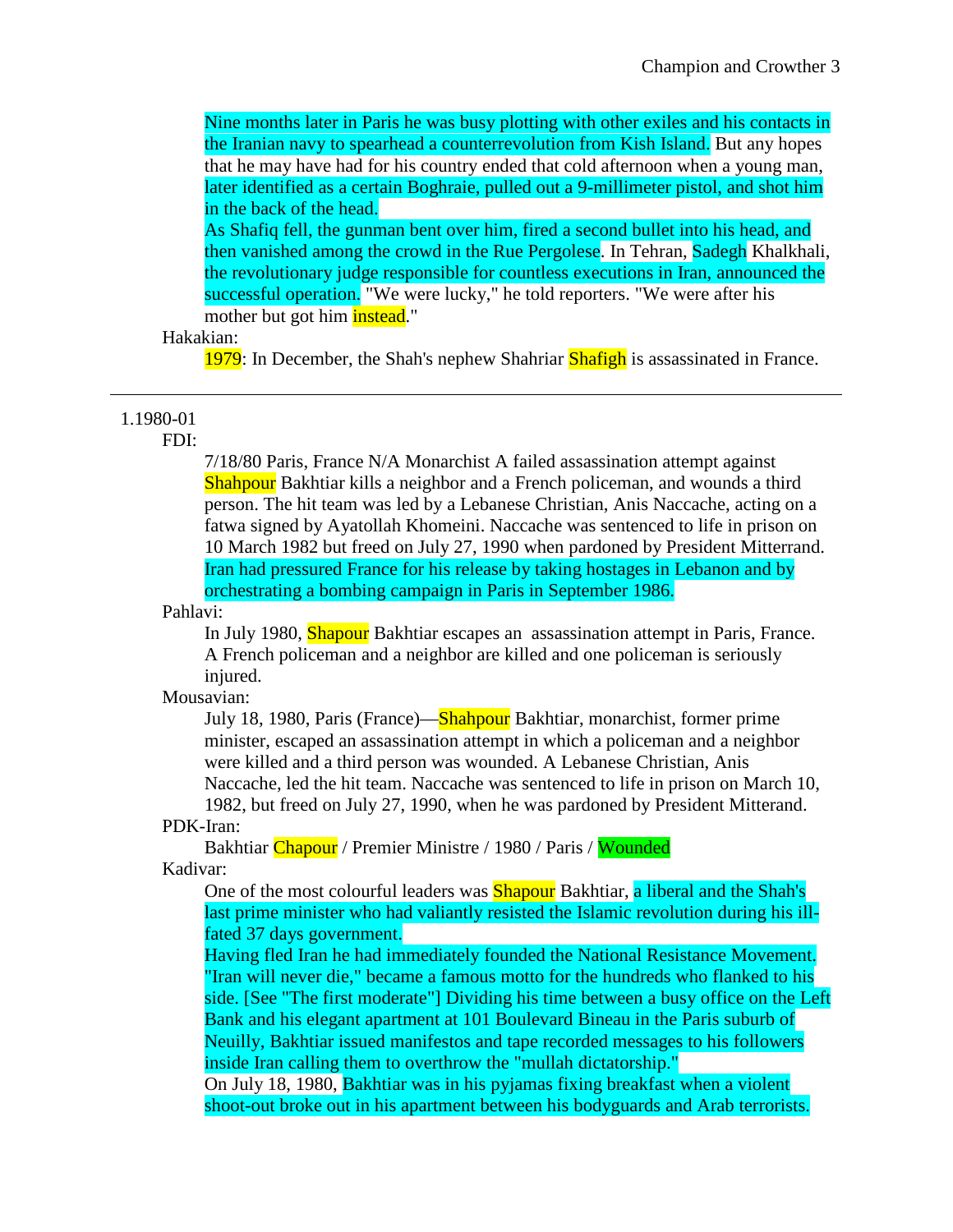One guard, 23-year old Jean-Michel Jamme, and an innocent French lady in the building, were shot and killed. The terrorists were eventually disarmed by the French police.

In a television interview, Bakhtiar revealed that the hit men had been sent by Khalkhali and that he was aware of the threat for several months. When asked whether this attempt would change his determination to overthrow Ayatollah Khomeini's regime, Bakhtiar answered, "Nothing can stop me from fighting this barbaric regime. My only desire is to see a free and democratic Iran."

## Hakakian:

1982: An assassination attempt is made on the former Iranian prime minister **Shapur** Bakhtiar in France.

#### 1.1980-02

#### FDI:

7/22/81 Washington, DC (USA) Ali Akbar Tabatabai NA The former press spokesman at the Iranian embassy in Washington, who became an outspoken opponent of the new regime, was shot at point blank range by a self-avowed Iranian government hitman, David Belfield, who posed as a postman delivering a special delivery package to his home in Bethesda, MD

#### Pahlavi:

In July 1980, Ali Tabatabai is killed in Washington D.C., United States. Mousavian:

July 22, 1981, Washington, DC (USA)—Ali Akbar Tabatabai, former press spokesman at the Iranian embassy in Washington, was killed.

PDK-Iran (two entries):

Tabatabai / Opposent / 1980 / USA / Killed

Tabatabael Ali Akbar / Opposent / 1985 / USA / Killed

#### Kadivar:

Fearful of a counter-revolution, the Islamic revolutionary secret services went into deadly action. This time they chose another Iranian by the name of Ali Akbar Tabatabai, as their target. A former press attache at the Iranian Embassy in Washington under the monarchy, Tabatabai was known as the main critic of the Khomeini regime in the United States and leader of the Iran Freedom Foundation. On July 22, 1980, Tabatabai was shot three times in the abdomen at his Bethesda home in Maryland by an assassin disguised as a postman. Forty-five minutes later, at 12:34 P.M., Tabatabai was pronounced dead at Suburban Hospital.

The man who fired the **semi-automatic Browning** was David Theodore Belfield alias Dawud Salahuddin, a 29-year-old African American Muslim who had been paid five thousand dollars for the job. After shooting his victim, the assassin had escaped the crime scene with the help of a friend who was waiting with the rental car, and they made their way to Montreal.

From there Salahuddin booked a flight to Paris with a connection to Geneva where he took refuge in the Iranian Consulate for seven days before getting a visa to go on to Iran where he lives today with his Iranian wife in a comfortable garden apartment in a Tehran suburb despite various attempts over the years to bring him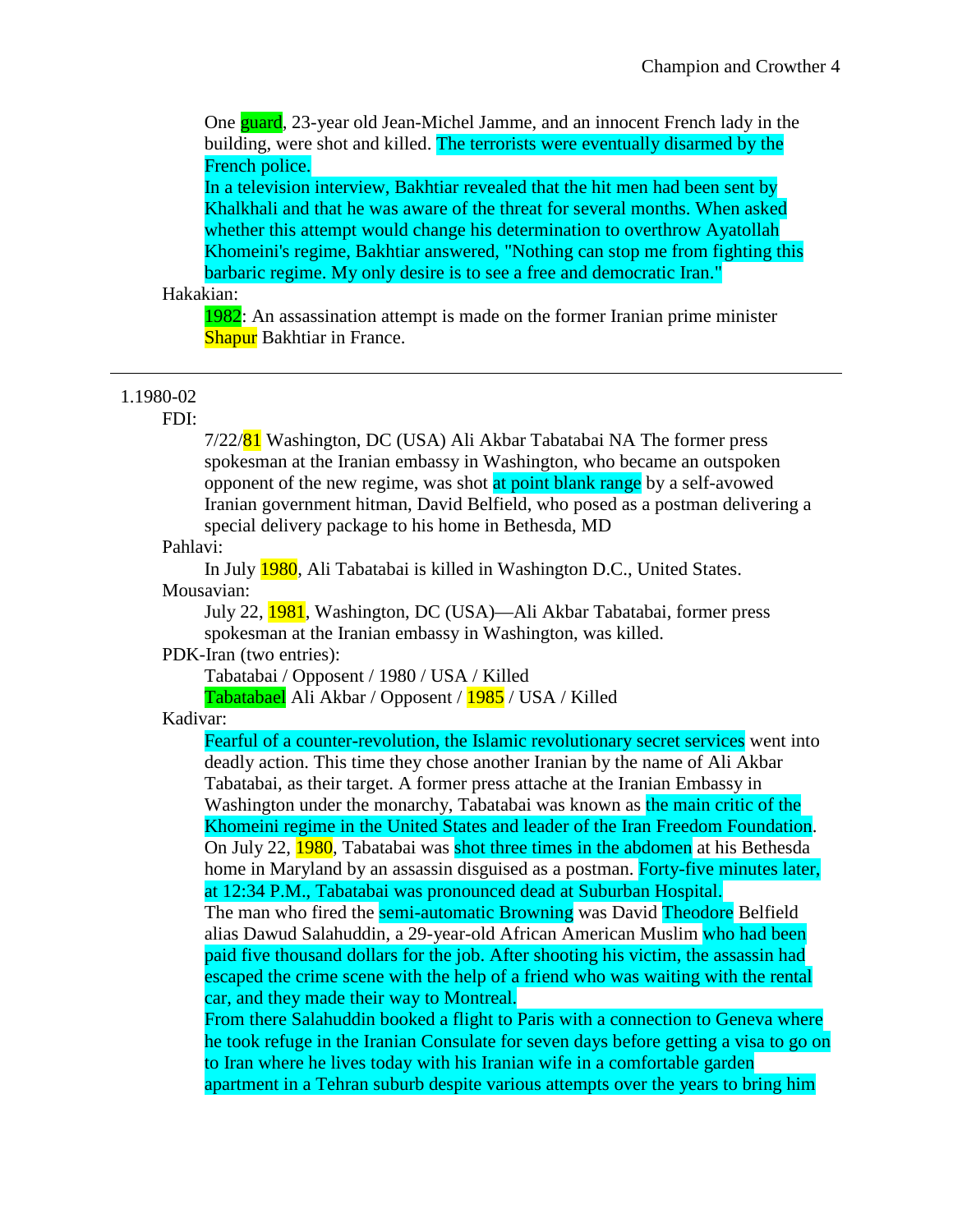to justice. Astonishingly, in 2001 Salahuddin, gained world fame as an actor in Mohsen Makhmalbaf's film, *Kandahar*.

#### Hakakian:

1980: In July, former Iranian minister Tabatabai is assassinated at his residence in Washington, D.C.

## 1.1982-01

FDI:

1/1/82 Manilla, Philippines Shahrokh Missaghi Exact date of killing unknown. Pahlavi:

In January 1982, Shahrokh Missaghi is killed in Manila, Philippines. Mousavian:

1982 (exact date unknown), Manila (Philippines)—Sharokh Missaghi was killed.

#### PDK-Iran:

Nissaghi Chahrokh / Colonel / 1982 / Philipine / Killed

## 1.1982-02

FDI:

6/6/82 India Chahram Mirani Seriously wounded during an attack in June Pahlavi:

In June 1982, Shahram Mirani is fatally wounded in India.

## Mousavian:

June 6, 1982, India—Chahram Mirani was **seriously** wounded.

## 1.1982-03

FDI:

8/8/82 Karachi, Pakistan Ahmad Zolanvar Exact date unknown.

## Pahlavi:

In August 1982, Ahmad Zol-Anvar is fatally wounded in Karachi, Pakistan. Mousavian:

August 1982 (exact date unknown), Karachi (Pakistan)—Ahmad Zolanvar was killed.

#### PDK-Iran:

Zolanvar Ahmad / Opposent / 1982 / Pakistan / Killed

## 1.1982-04

FDI:

9/9/82 India Abdol-Amir Rahdar Exact date unknown.

Pahlavi:

In September 1982, Abdolamir Rahdar is killed in India.

#### Mousavian:

September 1982, India (exact date unknown)—Abdol-Amir Rahdar was killed.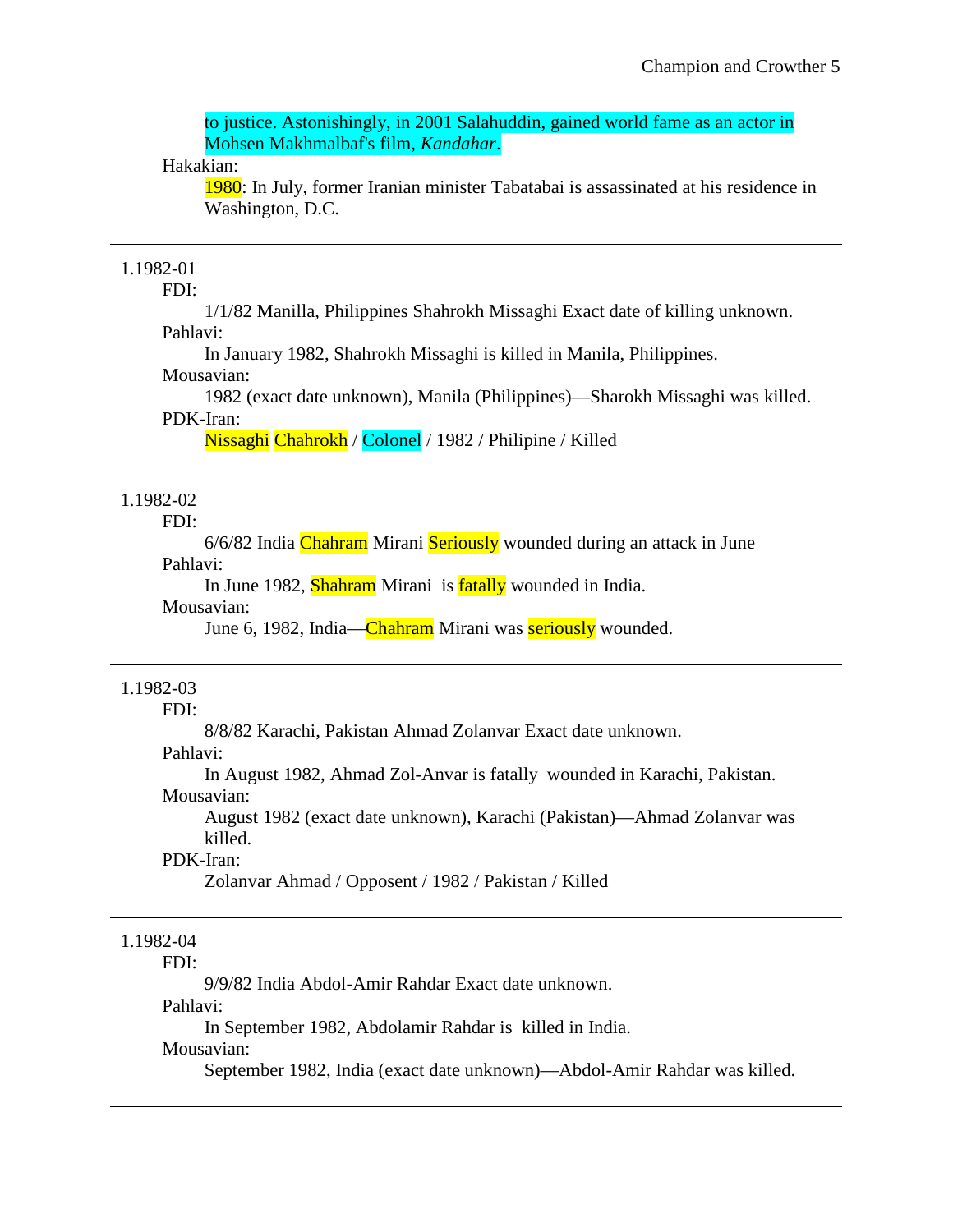## 1.1983-01

FDI:

2/2/83 Manilla, Philippines Esfandiar Rahimi Exact date unknown.

Pahlavi:

In February 1983, Esfandiar Rahimi is killed in Manila, Philippines.

## 1.1984-01

FDI:

2/7/84 Paris, France General Gholam Ali Oveissi Monarchists The former head of Military Governor of Tehran was gunned down on the sidewalk in front of his home on the rue de Passy, along with his brother, Gholam Hossein Oveissi. Responsibility for the killings was claimed by Islamic Jihad and by the Revolutionary Organization of Iran for Liberation and Reform. Massoud Hendi, who was then the Paris bureau chief of Islamic Republic of Iran Broadcastig (IRIBI) and was later indicted in connection with the Bakhtiar murder, was briefly detained as a material witness.

Pahlavi:

In February 1984, Gholam-Ali Oveissi and his brother, Gholam-Hossein, are killed in Paris, France.

Mousavian:

February 1983, Paris (France)—General Gholam Ali Oveissi, monarchist, the former military governor of Tehran, was gunned down on the sidewalk in front of his home on the Rue de Passy, along with his brother, Gholam Hossein Oveissi.

PDK-Iran (two entries):

Oveissi Gholam Ali / General / 1984 / Paris / Killed

Oveissi Hossein / Opposent / 1984 / Paris / Killed

Kadivar:

Meanwhile, a professional army of Iranian counterrevolutionaries was taking shape on the Iran-Turkey frontier, for eventual deployment in a "liberation drive" planned by General Gholam Ali Oveissi, the commander of the imperial Iranian army. This force consisted of officers and men from elite divisions of the late Shah's military and was quartered in 22 makeshift barracks in eight Turkish villages and at five clandestine bases inside Iran.

Estimates of this monarchist force ranged from 2,000 to 8,000 men although exiled officers claimed that they could raise up two full divisions (22,000 men), provided they received financial support.

One potential source of new recruits were the 100,000 Iranian war prisoners held by Iraq to be prepared to join anti-Khomeini forces in exchange for their freedom. A stream of visitors, including colourful emissaries from Iranian Kurdish chiefs and political advisers from the exiles in Paris, created an impression of feverish activity in what was a snowbound remoteness.

On February 7, 1984, assassins shot and killed the 64 year old General Oveissi and his brother as they left an apartment in Paris. Oveissi's death dealt a major blow to the anti-mullah opposition forces. A mysterious group called "Islamic Jihad" claimed responsibility from London. The French police were never able to capture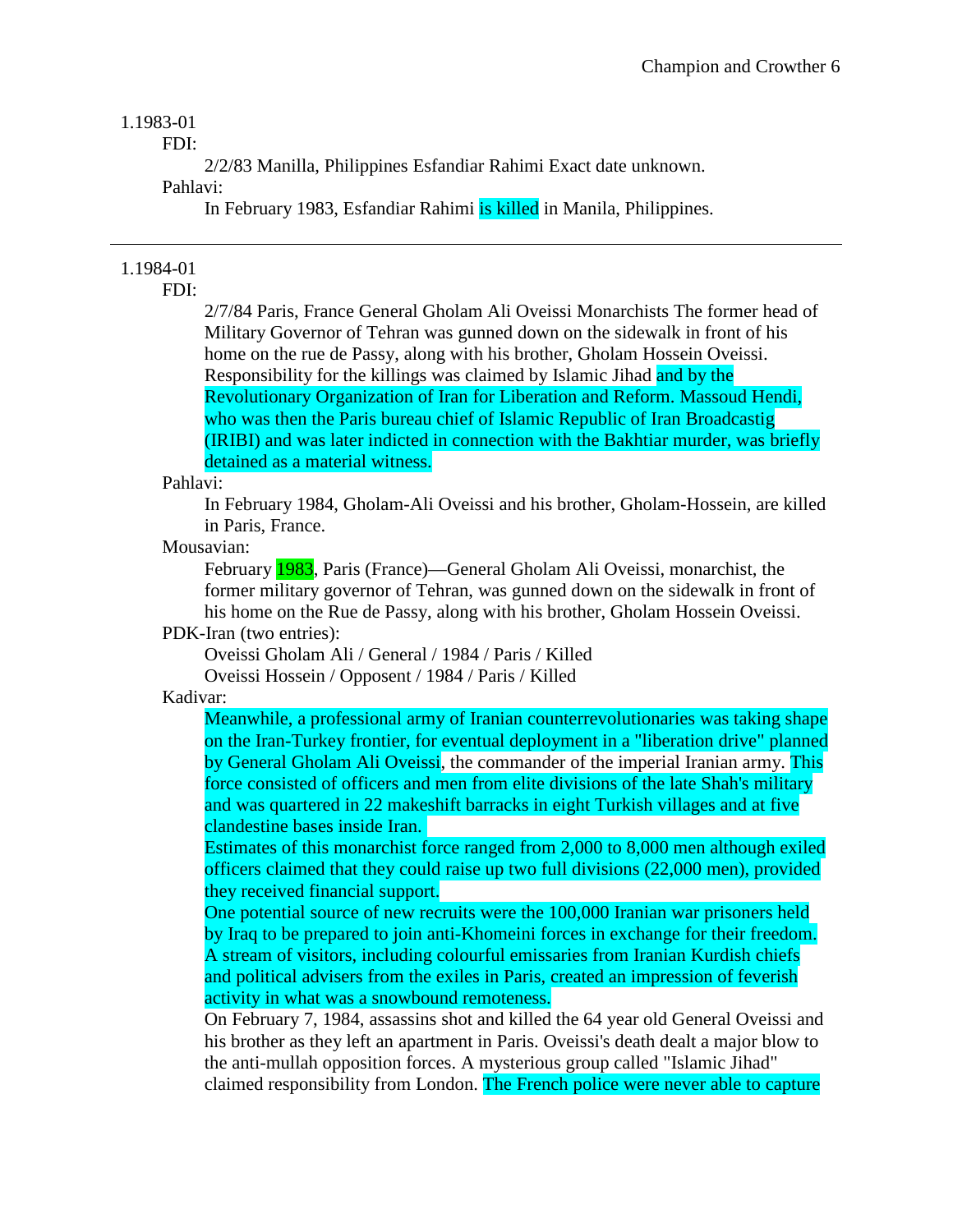the assassins. After General Aryana's death from a heart-attack the liberation armies evaporated.

## 1.1985-02

#### FDI:

12/23/85 Instanbul, turkey Colonel Hadi Azizmoradi NA Killed at the entrance of the house where he was a guest.

Pahlavi:

In December 1985, Hadi Aziz-Moradi is killed in Istanbul, Turkey.

## Mousavian:

December 23, 1985, Istanbul (Turkey)—Colonel Hadi Azizmoradi was killed. PDK-Iran:

Azizmoradi Hadi / Colonel / 1986 / Istanbul / Killed

## 1.1986-01

#### FDI:

8/19/86 London (UK) Bijan Fazeli NA

Pahlavi:

In August 1986, Bijan Fazeli is killed in London, Great Britain.

Mousavian:

August 19, 1986, London (UK)—Bijan Fazeli was killed.

PDK-Iran:

Fazeli Bigan / Opposent / 1986 / London(UK)

Kadivar:

In London, exiles staged huge protest rallies every Sunday at Hyde Park Corner and in front of the Iranian Embassy. At 2:30p.m. on August 19, 1986, a bomb exploded in a Persian video store in Kensington killing Bijan Fazeli, the 22 year old son of Reza Fazelli an opponent of the Islamic republic who had produced a number of comedy shows deriding the mullahs as "corrupt and evil."

#### 1.1987-01

l

#### FDI:

1/16/86 Hamburg, West Germany Ali Akbar Mohamadi NA Former personal pilot of Rafsanjani, who had fled Iran.

#### Pahlavi:

In January <mark>[1](#page-7-0)987</mark>,<sup>1</sup> Ali-Akbar Mohammadi is killed in Hamburg, Germany. Mousavian:

January 16, 1986, Hamburg (West Germany)—Ali Akbar Mohammadi, the former personal pilot of Rafsanjani, who had fled Iran, was killed.

## PDK-Iran:

Mohammadi Ali akbar / Opposent / 1986 / Hambourg(RFA) / Killed

<span id="page-7-0"></span> $1$  This is an anomaly only when compared with the chronologies we compare here. Additional sources agree with Pahlavi.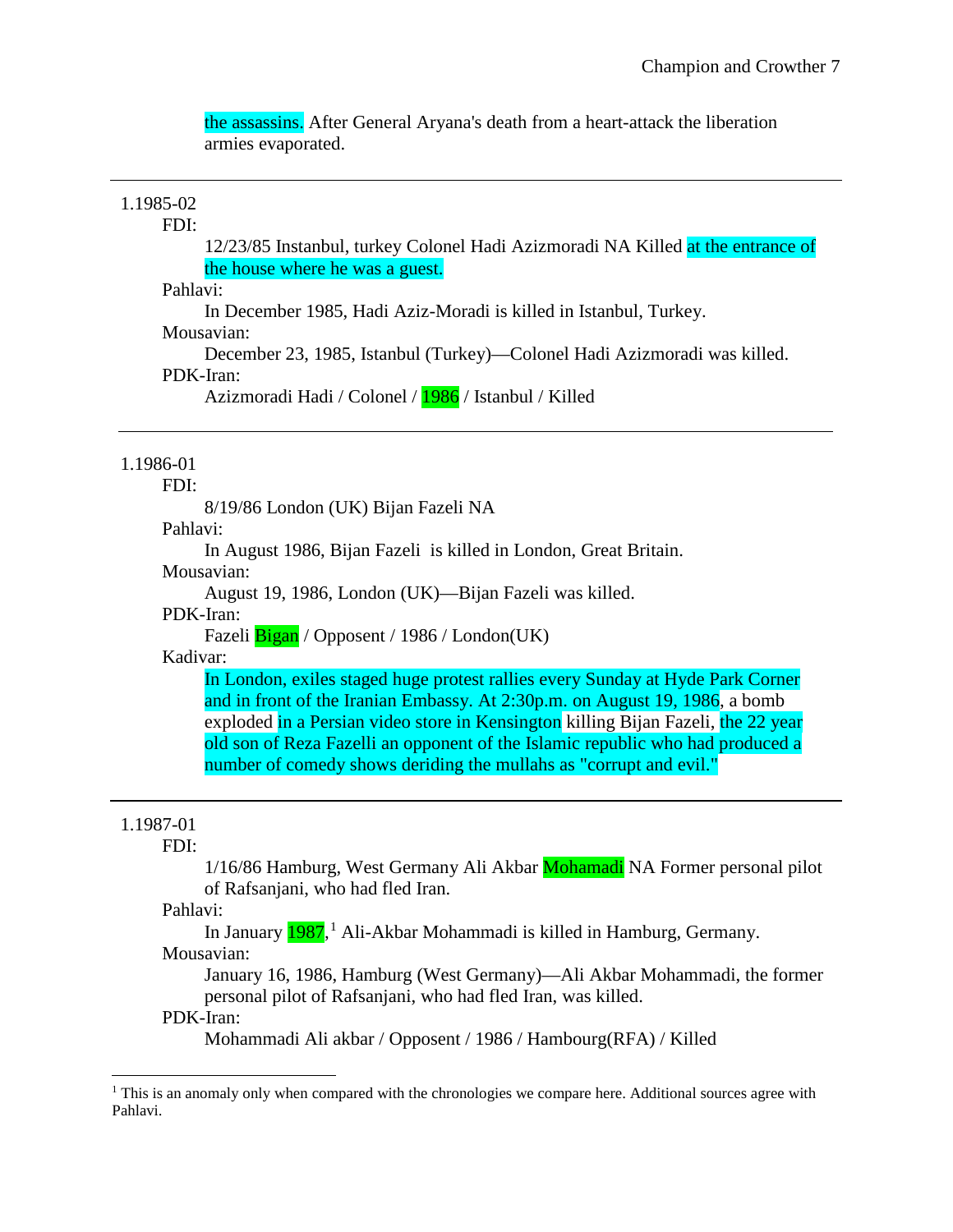## 1.1986-02 FDI (two entries): 1/1/82 Istanbul, Turkey Colonel Ahmad Hamed No date given. Possible confusion with Ahmad Hamed Monfared, killed in 1986. 10/24/86 Istambul, Turkey Ahmad Hamed Monfared Shot by two people in front of a primary school while waiting for a bus. Had been a bodyguard to the Shah. The Turkish police have identified Iranian agents as responsible. Pahlavi: In 1982, Colonel Ahmad Hamed is killed in Istanbul, Turkey. Mousavian (two entries): 1982 (exact date unknown), Istanbul (Turkey)—Colonel Ahmad Hamid was killed. Possible confusion with Ahmad Hamed Monfared, killed in 1986. August 24, 1986, Istanbul (Turkey)—Ahmad Hamed Monfared, former bodyguard to the Shah, was shot. PDK-Iran (two entries): Hamed Ahmad / Colonel / 1982 / Turkey / Killed

Monfared Hamid / Opposent / 1986 / Turkey / Killed

## 1.1986-03

FDI:

12/12/86 Pakistan Vali Mohamad Van Exact date unknown.

Pahlavi:

In December 1986, Vali Mohammad Van $\hat{A}$  is killed in Pakistan. Mousavian:

December 1986 (exact date unknown) (Pakistan)—Vali Mohammad Van was injured in an attack.

## 1.1987-02

FDI:

7/12/87 Vienna, Austria Hamid Reza Chitgar Iranian Labor Party Worked at Université Louis Pasteur, Strasbourg (France;. Disappeared 19 May, 1987; body discovered in July in Vienna.

Pahlavi:

In May 1987, Hamid Reza Chitgar disappears in Vienna, Austria and is found assassinated in July.

## Mousavian:

July 12, 1987, Vienna (Austria)—Hamid Reza Chitgar, member of Iranian Labor Party, worked at University Louis Pasteur, Strasborg, France; disappeared on May 19, 1987; his body was discovered in July in Vienna.

## PDK-Iran:

Chitgar Hamid Reza / Opposent / 1987 / Vienna(Austria) / Killed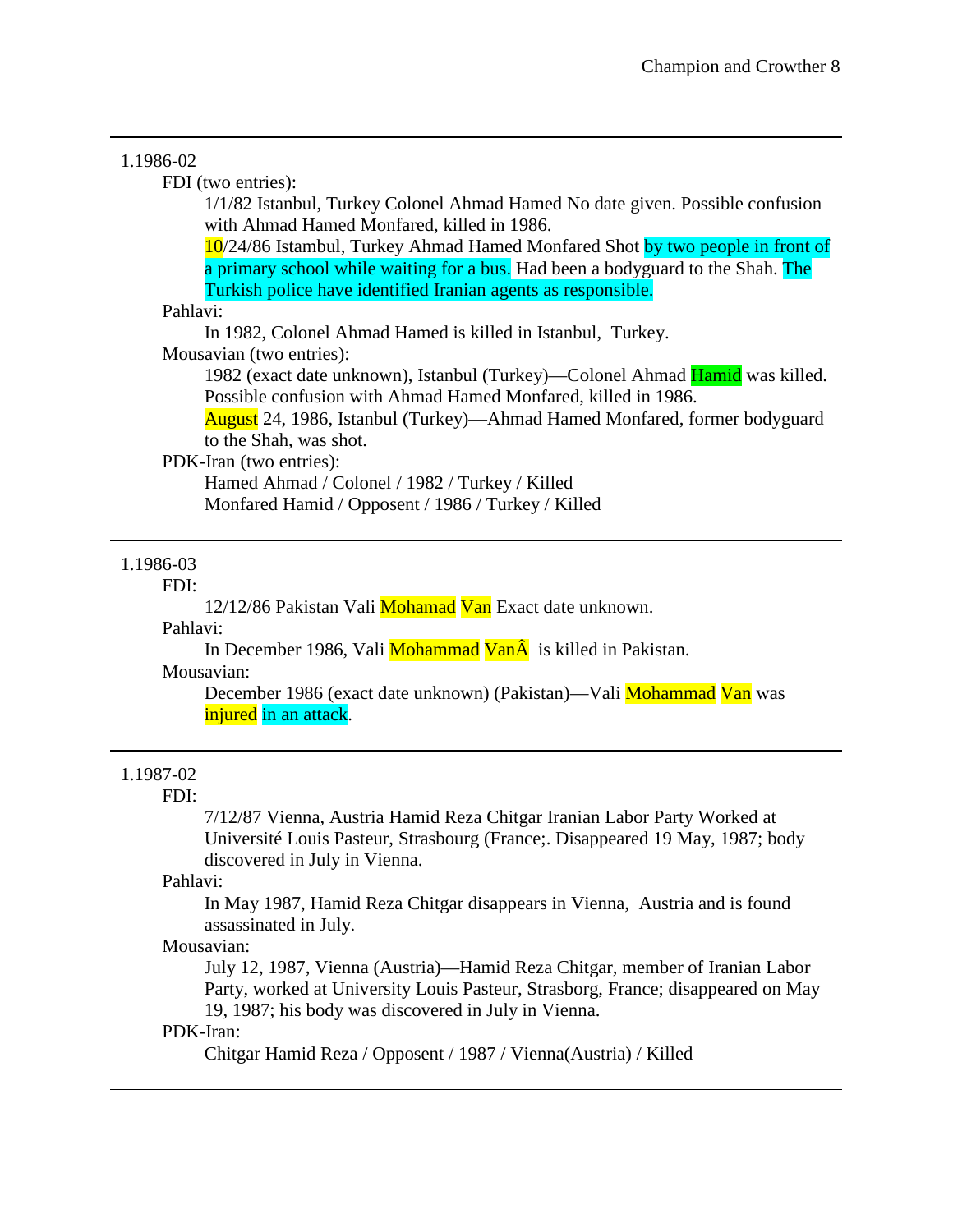## 1.1987-04

#### FDI:

7/7/87 London (UK) Amir Hossein Amir-Parviz Monarchist One of the Shah's former ministers, Amir-Parviz was seriously injured but not killed when a bomb exploded in his car.

## Pahlavi:

In July 1987, Amir-Hossein Amir-Parviz is seriously wounded by the explosion of a bomb placed in his car in London, England.

## Mousavian:

July 7, 1987, London (UK)—Amir Hossein Amir-Parviz, monarchist, former minister of the Shah, was seriously injured, but not killed, when a bomb exploded in his car.

## PDK-Iran:

Amir parviz Amir Hossein / Minister / 1987 / London(UK) / Wounded

## 1.1987-05

## FDI:

7/7/87 Pakistan Faramarz Akai

7/7/87 Pakistan Ali Reza Pourchafizadeh Two separate attacks in Pakistan against Iranian refugees in July left three persons dead and 23 others wounded. Other known fatality was Faramaz Akai.

#### Pahlavi:

In July 1987, Faramarz-Agha and Ali-Reza Pourshafizadeh are killed and twentythree persons are wounded in residences of Iranian refugees Karachi and Quetta, Pakistan.

#### Mousavian:

July 7, 1987, Pakistan—Ali Reza Pourchafizadeh was killed when two separate attacks against Iranian refugees in Pakistan in July, left three persons dead and 23 others wounded. The other known fatality was Faramarz Akai (see above).

#### 1.1987-06

#### FDI:

8/10/87 Geneva, Switzerland Ahmad Moradi-Talebi A Colonel and pilot (deserter) in the Iranian Air force, gunned down near the Hotel Edelweiss. The assassins left a blue baseball cap behind them, as a signature.

#### Pahlavi:

In August 1987, Ahmad Moradi-Talebi is killed in Geneva, Switzerland. Mousavian:

August 10, 1987, Geneva (Switzerland)—Ahmad Moradi-Talebi, a colonel and former pilot in the Iranian Air Force, was shot.

## PDK-Iran:

Moradi-Talebi Ahmad / Opposent / 1987 / Geneva / Killed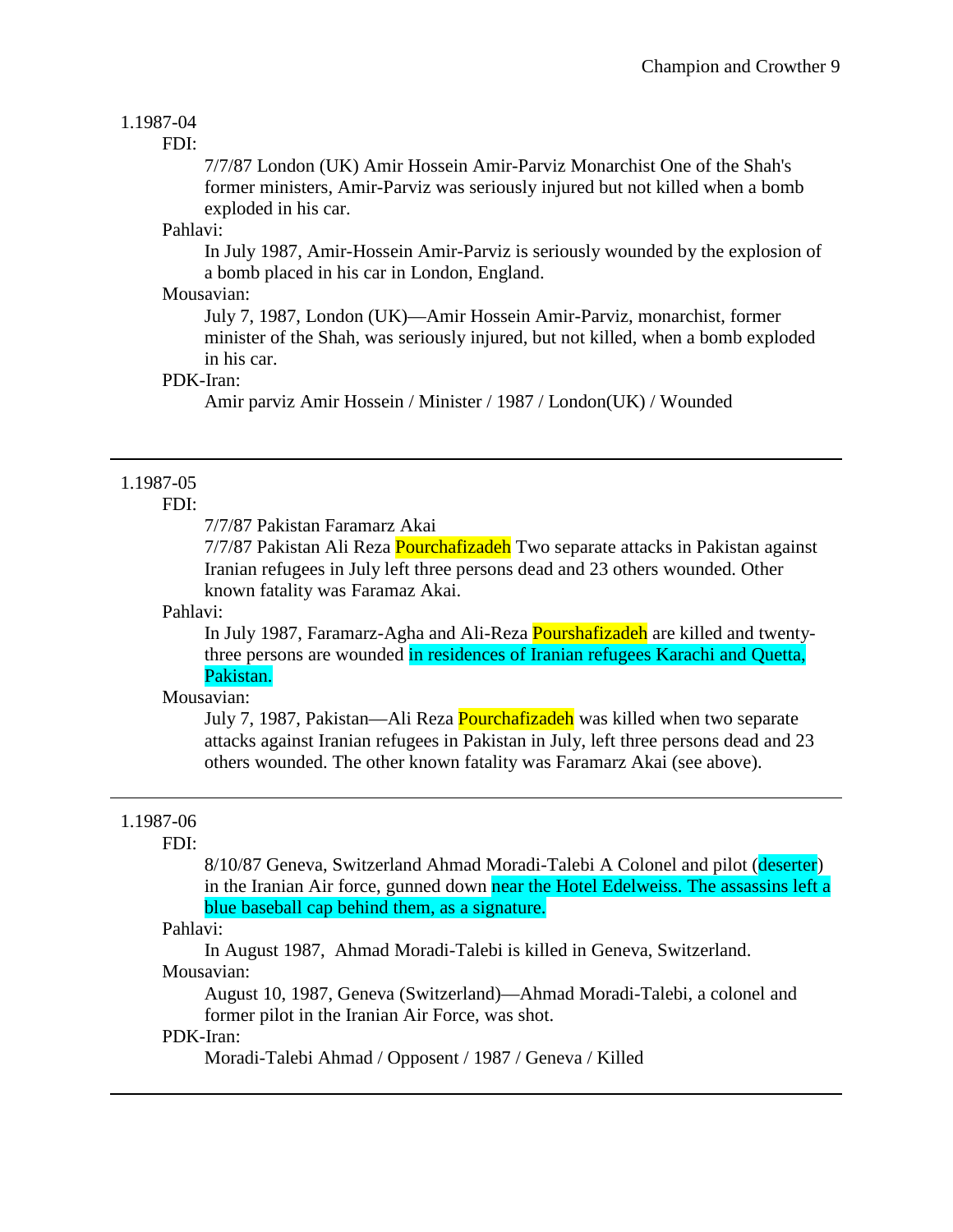## 1.1987-07

## FDI:

10/2/87 Wembley, Great Britain Mohamed Ali Tavakoli-Nabavi NA Killed with youngest son, Noureddin, outside of home. Lived in Britain since 1979 with refugee status. Responsibility claimed by a group calling itself the Islamic Revolutionary Guards.

## Pahlavi:

In October 1987, Mohammad-Ali Tavakoli-Nabavi and his youngest son, Noureddin, are killed in Wembley, Great Britain.

## Mousavian:

August 2, 1987, London (UK)—Mohammad Ali Tavakoli-Nabavi, who lived in Britain since 1979 with refugee status, was killed with his youngest son, Noureddin.

## PDK-Iran:

Tavakoli-Nabavi M - Ali / Opposent / 1987 / Wembley-UK / Killed Tavakoli - Nabavi Noureddine / Opposent / 1987 / Wembley-UK / Killed

## Kadivar:

The brutal assassination of Ali Tavakoli and his son Noureldeen on October 2, 1987 shocked and intimidated the Iranian community. Both men were active monarchists and had been found shot in their own home. After that anti-regime demonstrations dwindled to a mere few. Their murderers were released a few years later. Dozens of other opponents were murdered or injured in Rome, Istanbul, Karachi and Dubai.

## 1.1987-08

## FDI:

10/10/87 Paris, France Behrouz Bagheri Killed when his shop is fire-bombed.

## Mousavian:

August 10, 1987, Paris (France)—Behrouz Bagheri was killed when his shop was firebombed.

## PDK-Iran:

Bagheri Behroz / Opposent / 1987 / France / Killed

## 1.1987-09

## FDI:

10/10/87 Pakistan N/A Exact date unknown. A hotel where Iranian opposition members were staying is fire-bombed, killing one person and wounding another. The Pakistan police accused Iran's Pasdaran, or Revolutionary Guards.

## Mousavian:

August 1987 (exact date unknown) (Pakistan)—A hotel where Iranian opposition members were staying was firebombed, killing one person and wounding another.

1.1987-10 FDI: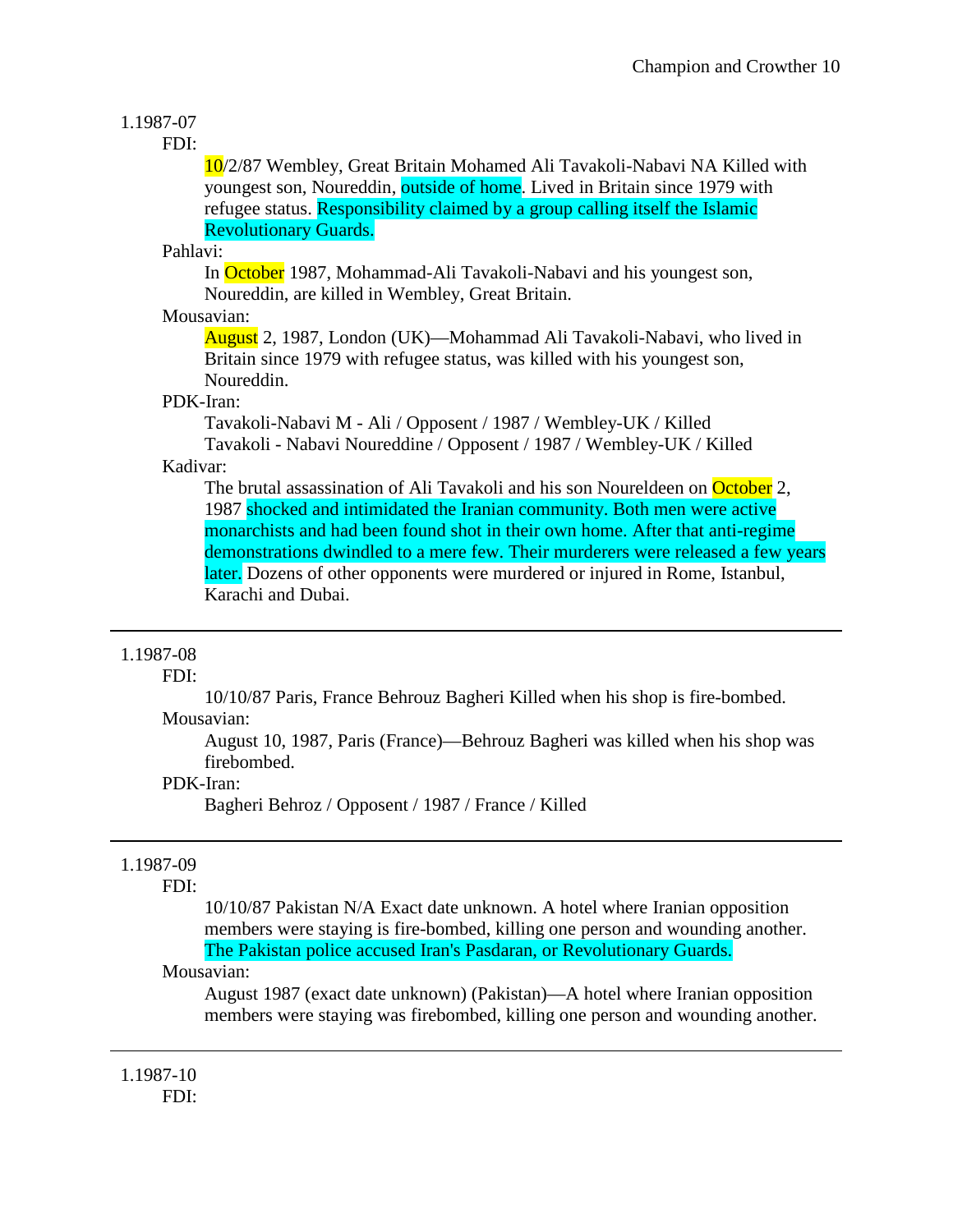12/12/87 Turkey Javad Haeri Exact date and place unknown.

Mousavian:

December 1987 (exact date unknown), (Turkey)—**Javad** Haeri was killed. PDK-Iran:

Haeri Djavad / Opposent / 1987 / Turkey / Killed

#### 1.1988-01

FDI (two entries):

10/10/87 Istanbul, Turkey Abdol Hassan Modjtahed-Zadeh Kidnapped in October 1987, presumed dead.

10/11/88 Erzeroum, Turkey Abdol Hassan Mojtahedzadeh (aka Sadiq el Hassani) PMOI Found bound and gagged in the trunk of a car with diplomatic plates traced to the Istanbul consulate by Customs officials. The occupants, five Iranian diplomats, were attempting to cross into Iran. He was the PMOI represenative to Turkey.

Pahlavi:

In October 1987, Abol-Hassan Modjtahed-Zadeh is kidnapped in Istanbul,Turkey. Mousavian (two entries):

October 1987 (exact date unknown), Istanbul (turkey)—Abdol Hassan Modjahedzadeh was kidnapped; presumed dead.

October 11, 1988, Erzeroum (Turkey)—Abdol Hassan Mojtahedzadeh (aka Sadiq el Hassani), PMOI, was found by customs officials bound and gagged in the trunk of a car with diplomatic plates registered to the Iranian consulate in Istanbul.

## 1.1988-02

#### FDI:

12/12/88 Karachi, Pakistan N/A Balouch An armed man opens fire on Iranian refugees waiting in line in front of the headquarters of the United Nations High Commissioner for Refugees in Karachi, killing one **person** and wounding five others.

#### Pahlavi:

In December 1988, an Iranian refugee is assassinated in front of the headquarters of the United Nations High Commissioner for Refugees in Karachi, Pakistan. Mousavian:

December 12, 1988, Karachi (Pakistan)—**Balouch** was killed when an armed man opened fire on Iranian refugees waiting in line in front of the headquarters of the UN High Commissioner for Refugees in Karachi.

## 1.1989-01

FDI:

5/4/89 Dubai, UAE Colonel Attaollah Bay-Ahmad Flag of Freedom Organization Killed in his room at the Hotel Astoria, within hours of arriving in Dubai, by an assassin armed with a pistol equiped with a silencer. He had been on an intelligence mission to establish contact with an opposition network inside Iran.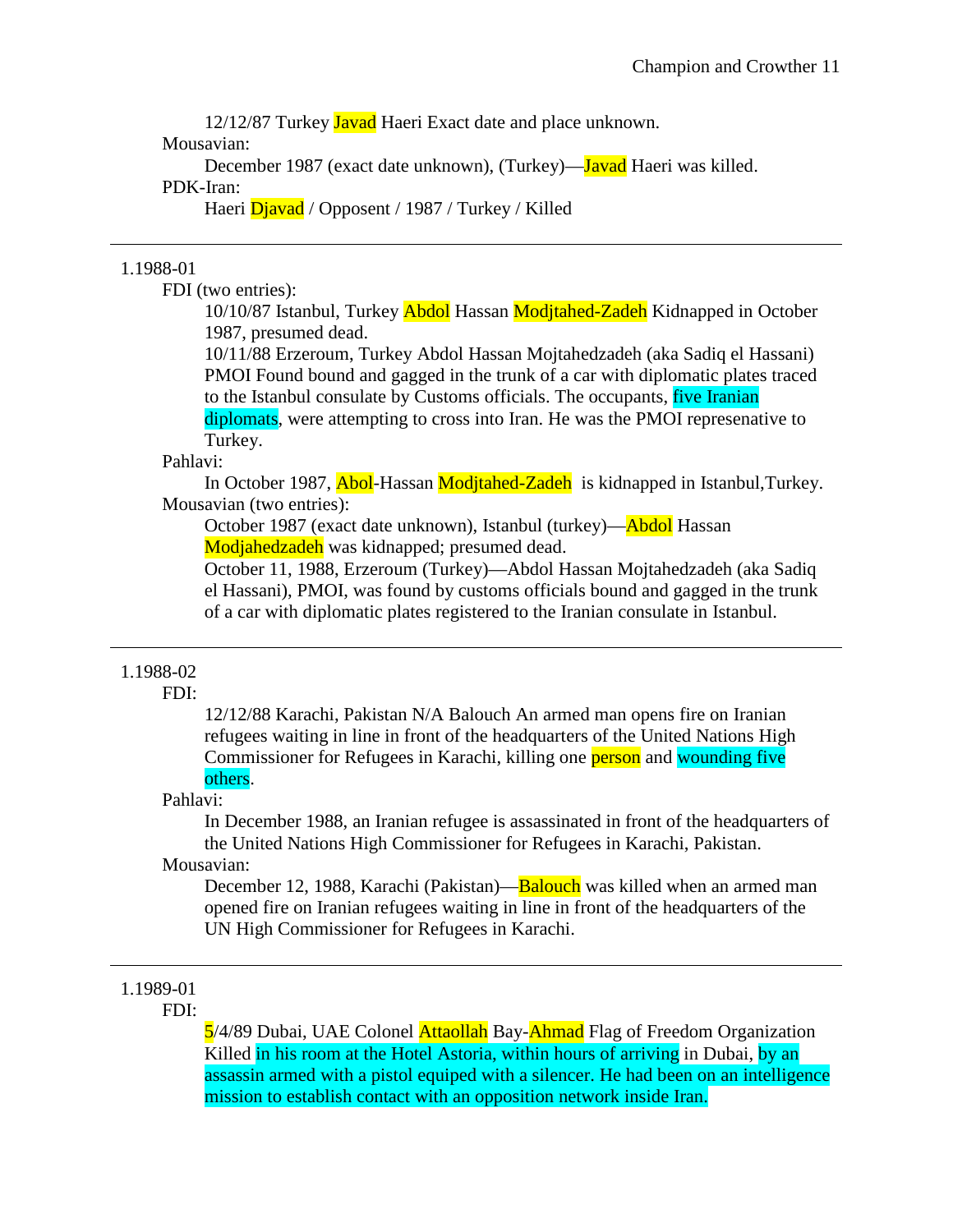Pahlavi:

In June 1989, Ataollah Bay Ahmadi is killed in the Emirate of Dubai. PDK-Iran:

Bay-Ahmadi Ataollah / Opposent / 1989 / Emirat de Doubai / Killed

## 1.1989-02

FDI:

7/13/89 Vienna, Austria Abdel Rahman Ghassemlou (Qassemlou) KDPI Killed along with his deputy, **Abdallah** Ghaderi Azar, and Fadel Mala Mahmoud Rasoul, a Kurdish intellectual living in Vienna, during negotiations with Iranian government emissaries, by a pistol equipped with a silencer. The presumed assassin took refuge in the Iranian embassy in Vienna. Afrter briefly being questioned by the Austrian police, he was allowed to return to Tehran.

## Pahlavi:

In July 1989, Abdol-Rahman Ghassemlou and Abdollah Ghaderi and Fazel Rassoul are killed in Vienna, Austria.

## Mousavian:

July 13, 1989, Vienna (Austria)—Abdel Rahman Ghassemlou (Qassemlou), KDPI, was killed along with his deputy, **Abdallah** Ghaderi Azar, and Fadel Mulla Mahmoud Rasoul (a Kurdish intellectual living in Vienna) during negotiations with Iranian government emissaries by a pistol equipped with a silencer. The presumed assassin took refuge in the Iranian embassy in Vienna. After briefly being questioned by the Austrian police, he was allowed to return to Tehran.

## PDK-Iran:

Ghassemlou Abdul Rahman / PDKI / 1989 / Vienna(Austria) / Killed Ghaderi-Azar Abdulah / PDKI / 1989 / Vienna(Austria) / Killed Fazel Rassoul / Kurde Irakien / 1989 / Vienna(Austria) / Killed

Kadivar:

On July 11, 1989, **Abdol**rahman Ghassemlou, the 59 year old leader of the Kurdish Democratic Party, arrived in Vienna to negotiate an autonomy agreement with emissaries of President Rafsanjani. The next day, at about 7:30p.m. police discovered Ghassemlou's bullet-riddled body seated in an armchair. His two associates were sprawled dead on the floor.

Within hours, the Austrians had recovered the murder weapon, had one suspect, Bozorgian, in custody and the second in a hospital, and knew the identity of the third. In a few days, they had found enough evidence to indict all three. According to Manuchehr Ganji, the leader of the Flag of Freedom Organisation and a survivor of numerous attempts on his own life, "The Austrian authorities took the easy route - they let all three culprits go back to Tehran."

## Hakakian:

1989: In July, the leader of the DPKI, Ghassemlou, and two of his colleagues are assassinated in Vienna.

1.1989-03 FDI: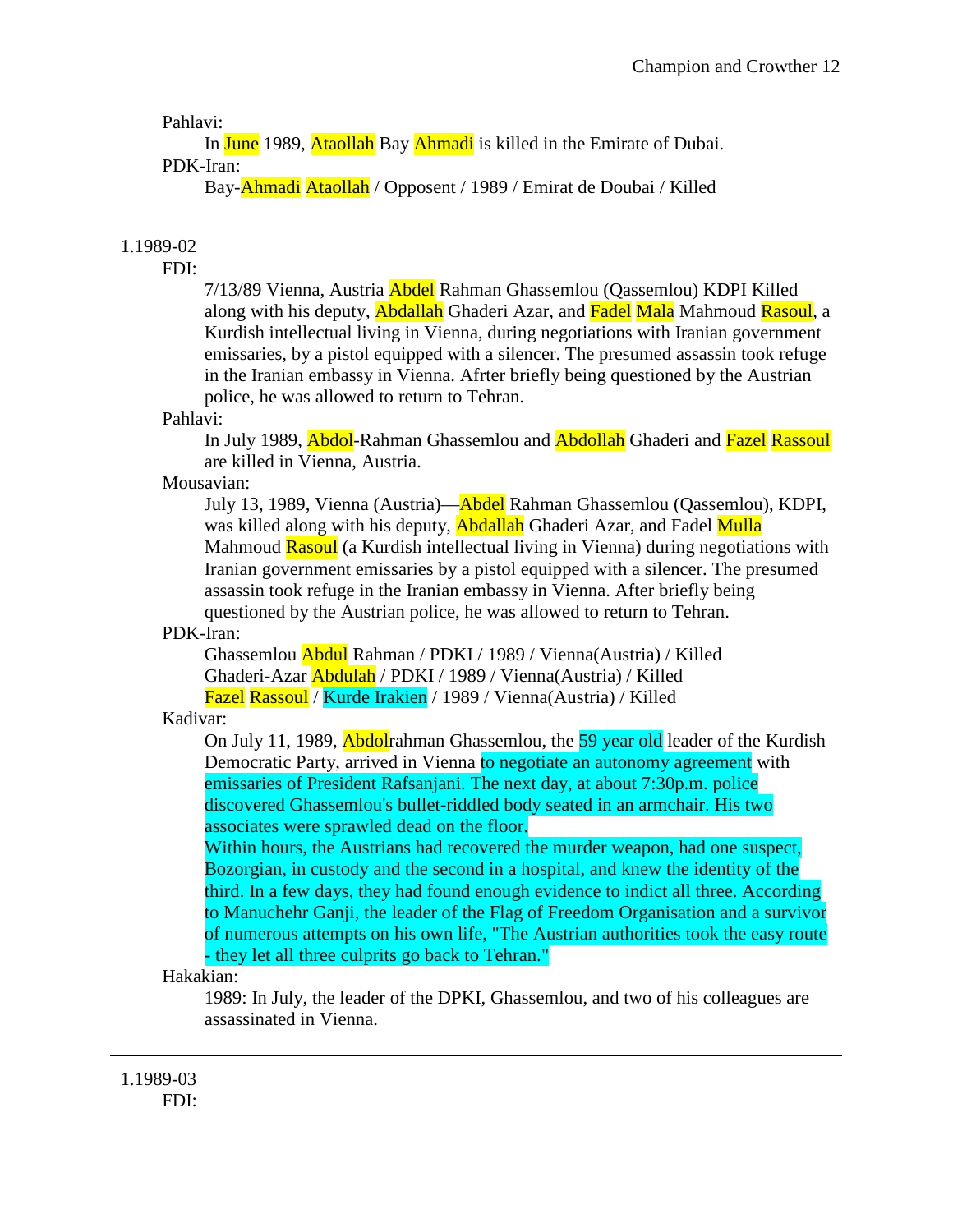9/9/89 Cyprus Gholam Kechavarz Failed assassination attempt leaves Kecharz without the use of both legs. He later dies of his wounds.

#### Pahlavi (two entries):

In **August** 1989, Gholam **Keshavarz** is killed in Cyprus.

In September 1989, Hossein Keshavarz, victim of a terrorist attempt, is paralyzed for life.

## Mousavian:

August 1989, Cyprus—Gholam Kechavarz died of wounds after a failed assassination attempt.

## PDK-Iran:

Kechavarz Gholam / Opposent / 1989 / Cyprus(Austria) / Killed

## 1.1989-04

#### FDI:

9/9/89 Northern Iraq Sadigh Kamangar Killed in September 1989 in Northern Iraq. Pahlavi:

In September 1989, Sadigh Kamangar is assassinated in the north of Iraq. PDK-Iran:

Kamanger Sedigh / Opposent / 1989 / Irakian kurdistan / Killed

## 1.1990-01

FDI:

 $2/2/90$  Taftan, Pakistan  $\overline{Ha}$  Baloutch-Khan Exact date unknown.

Pahlavi:

In February 1990, Hadj Baloutch-Khan is killed by a terrorist commandoin Pakistan.

#### Mousavian:

February 1990 (exact date unknown), Taftan (Pakistan)—Haj Baloutch-Khan was killed.

#### 1.1990-02

### FDI:

3/14/90 Istanbul, Turkey Hossein Mir-Abedini (aka Reza Akhavanjam) PMOI A Mujahidin representative to Turkey and two Iranians were ambushed en route to the Istanbul airport, but all survived. Tehran radio [falsely] announced the same day that the head of the PMOI Foreign relations department, Mohammed Mohadessine, had been killed in the attack.

## Pahlavi:

In Mars 1990, Hossein Mir-Abedini is $\hat{A}$  wounded by an armed commando in the airport of Istanbul, Turkey.

## 1.1990-03 FDI: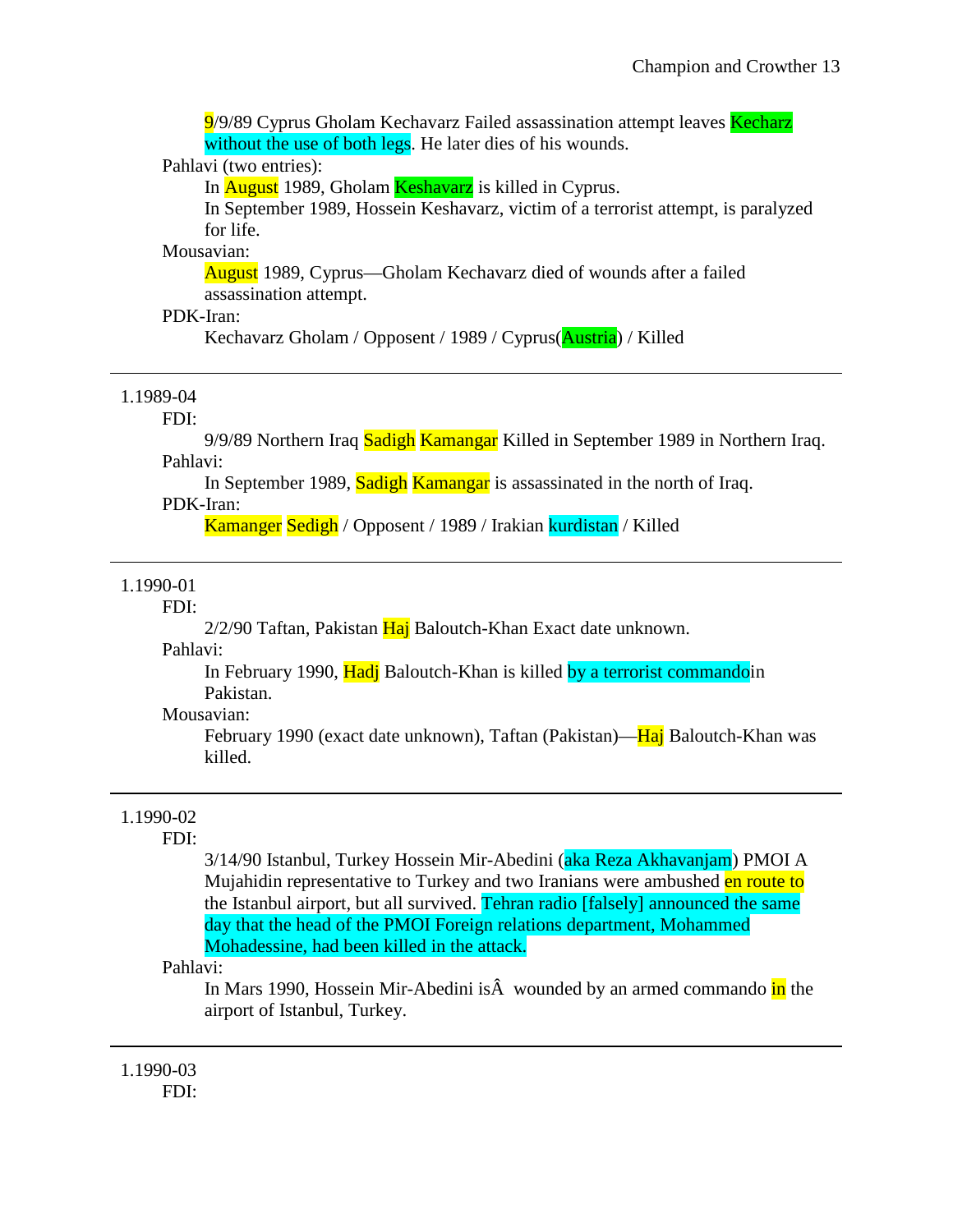4/24/90 Geneva, Switzerland Kassem Radjavi PMOI Shot as he was driving to his home i the suburbs of Geneva by a well-orchestrated hit team. The Swiss police accused 13 persons in the attack, all of whom had travelled to Geneva on direct flights from Tehran and who were bearing official Iranian government passports.

Pahlavi:

In April 1990, Kazem Radjavi is killed in Coppet, Switzerland.

Mousavian:

April 24, 1990, Geneva (Switzerland)—Kassem Radjavi, PMOI, was shot by a hit squad.

## PDK-Iran:

Radjavi Kazem / Mojahedin / 1990 / Coppet- Suisse / Killed

#### Kadivar:

On April 24, 1990, Dr Kazem Rajavi, a human rights activist and the brother of Massoud Rajavi, the leader of the Iraq-based National Council of Resistance, was assassinated by a four man hit team that opened fire on his car outside his home in Geneva. Two months later, the Swiss Police issued a report saying that the killers carried Iranian government service passports -- "all issued on the same date" -- and flew between Tehran and Geneva on Iran Air.

## Hakakian:

1990: In April, a member of the Iranian opposition, Kazem Rajavi, is assassinated in Switzerland. The French return several terrorists to Iran citing national interest.

#### 1.1990-04

#### FDI:

8/15/90 Istanbul, Turkey **Ahmad** Kashefpour Ex KDPI

## Pahlavi:

In July 1990, Ali Kashefpour is kidnapped and killed in Turkey.

#### Mousavian:

August 15, 1990, Istanbul (Turkey)—Ahmad Kashefpour, ex-member of KDPI, was assassinated.

#### PDK-Iran:

Kachefpour Ali / PDKI / 1990 / Turkey / Killed

## 1.1990-05

#### FDI:

9/6/90 Stockholm, Sweden Effat Ghazi-Mohamad KPDI The wife of a Kurdish opposition figure, and daughter of Ghazi-Mohamad, founder of KDPI. She died when opening a letter bomb apparently addressed to her husband.

#### Pahlavi:

In September 1990, Efat Ghazi is killed in Sweden by a bomb intended for her husband.

## Mousavian:

September 6, 1990, Stockholm (Sweden)—Effat Ghazi-Mohamad was assassinated.

#### PDK-Iran: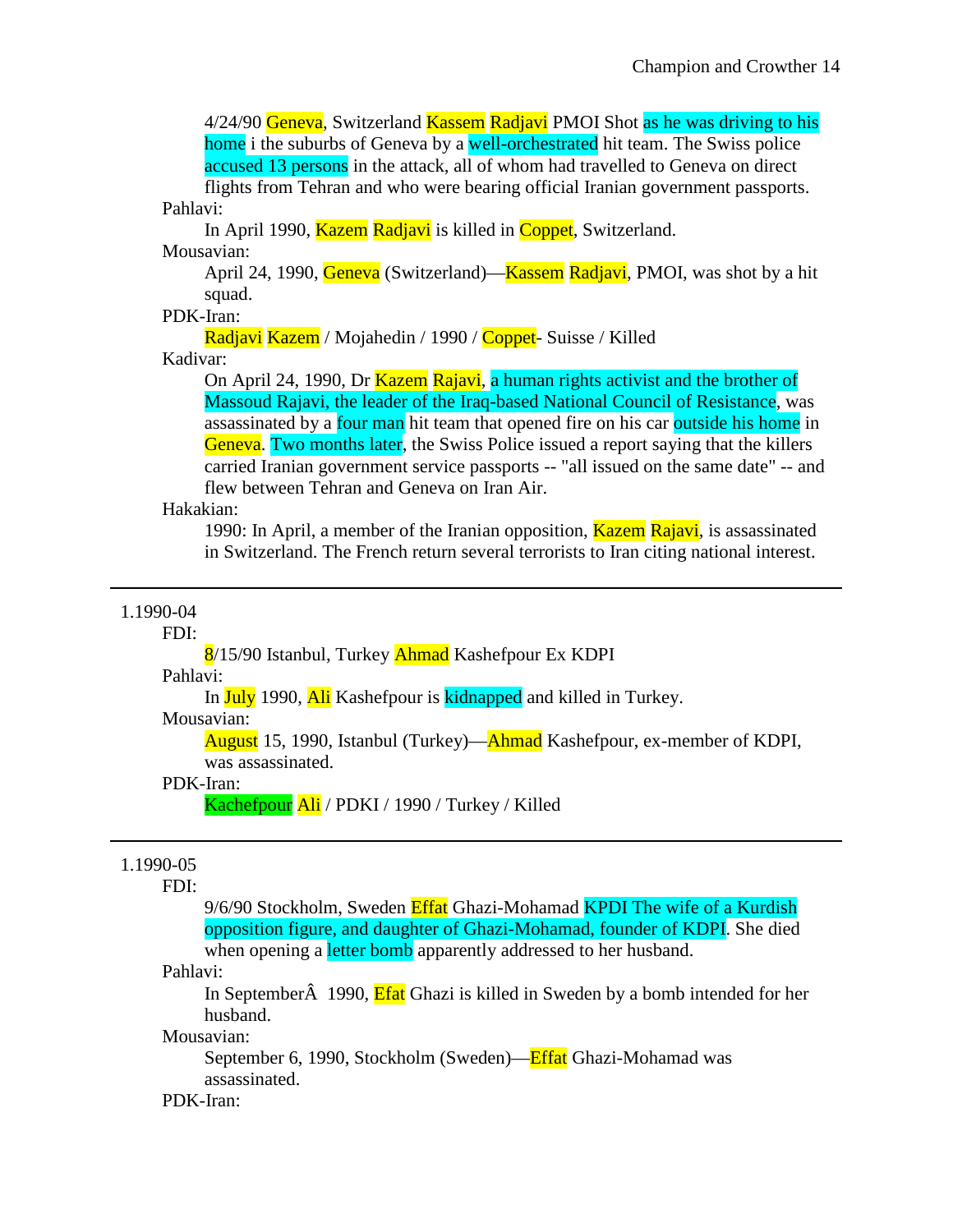Mme Ghazi **Efat** / Kurde iranian / 1990 / Suweden / Killed

## 1.1990-06

## FDI:

10/23/90 Paris, France Cyrus Elahi Flag of Freedom Organization Gunned down before dawn in front of his apartment , 8 rue Bourdelle, Paris 15.

#### Pahlavi:

In October 1990, Cyrus Elahi is killed in Paris, France.

#### Mousavian:

October 23, 1990, Paris (France)—Cyrus Elahi of Organization of Freedom Flag was gunned down in the street **before dawn**.

#### PDK-Iran:

Elahi Cyrus / Opposent / 1990 / Paris / Killed

## Kadivar:

Soon afterwards, Cyrus Elahi, a high-ranking member of Dr Ganji's pro-democracy opposition movement, the Flag of Freedom Organisation, was assassinated in cold blood. He was hit by six 7.65 revolver bullets at about 9:30a.m. on October 23, 1990. Elahi's body was found in the lobby of his Parisian residence at 8 Rue Antoine Bourdelle. His assassination found little echo in the press. <sup>1</sup> On April 8, 1991, Dr **Abdol**rahman Boroumand, a close adviser to Bakhtiar, was stabbed to death outside his home.

## 1.1990-07

#### FDI:

10/10/90 Turkey Gholamreza Nakhai Exact date and place unknown.

## Mousavian:

October (Turkey) (exact date and place of killing unknown)—Gholamreza Nakhai was injured in an accident.

#### 1.1991-01

#### FDI:

4/18/91 Paris, France Abdel Rahman Boroumand National Resistance Movement (NAMIR) Knifed in the hall of his building in the 7th district of Paris, by an unidentified assailant. Some claim he may have been murdered because of gambling debts, but French judge Jean-Louis Bruguiere believes he was killed by Iranian government agents.

Pahlavi:

In April 1991, Abdol-Rahman Boroumand is killed in Paris, France. Mousavian:

April 18, 1991, Paris (France)—Abdel Rahman Boroumand, member of the

National Resistance Movement (NAMIR), was knifed by an unidentified assailant. PDK-Iran:

Broumand Abdul Rahman / Opposent / 1991 / Paris / Killed Kadivar: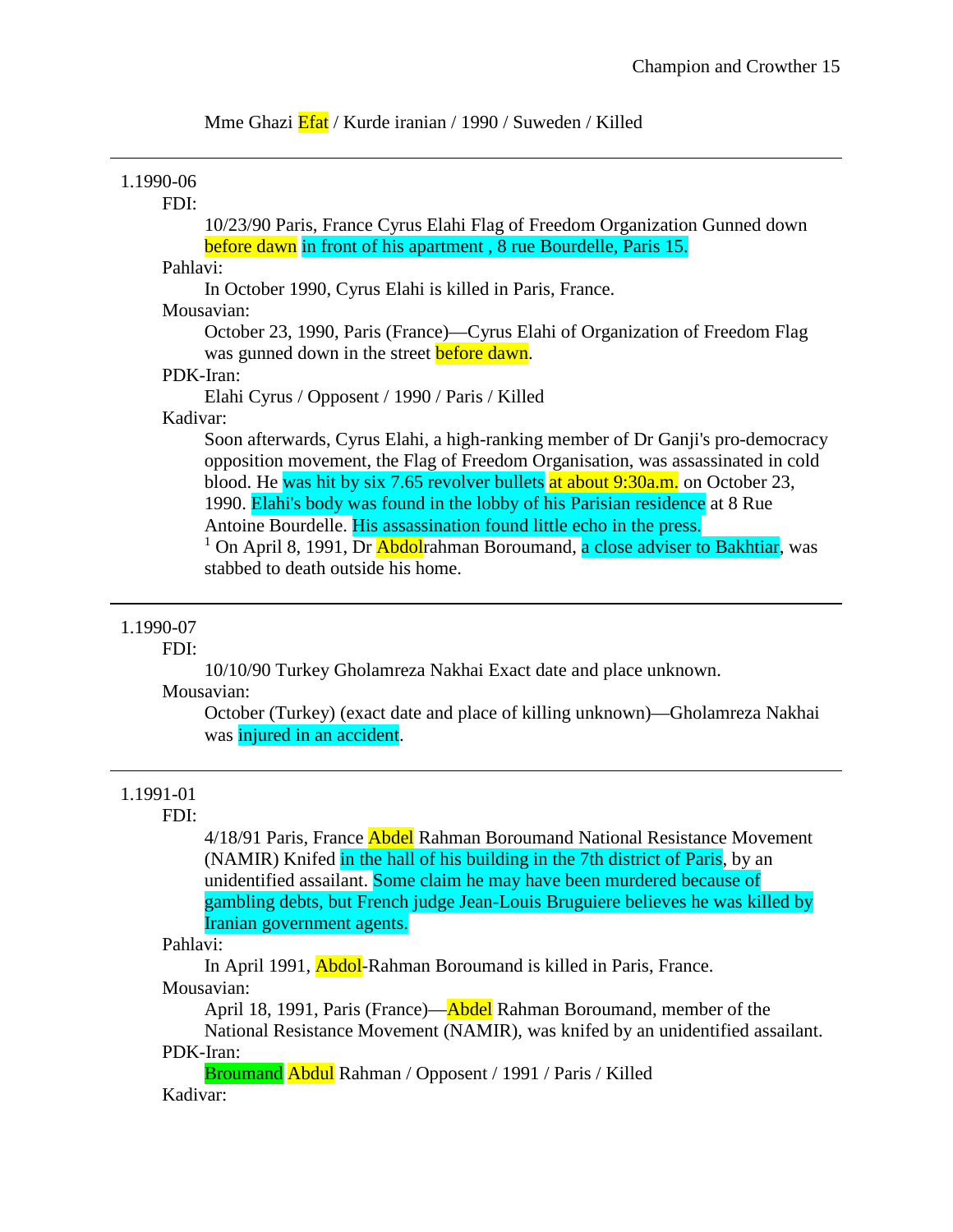On April 8, 1991, Dr Abdolrahman Boroumand, a close adviser to Bakhtiar, was stabbed to death outside his home.

#### Hakakian:

1991: The politician and entrepreneur Abdulrahman Boroumand is assassinated in France.

## 1.1991-02

## FDI:

5/5/91 Soleimanieh, Iraq Safiollah Soleimanpour Killed along with an unnamed brother. The Iranian government admits to the killing. Exact date unknown.

## Mousavian:

May 5, 1991, Soleimanieh (Iraq)—Safiollah Soleimanpour was killed together with his brother.

#### 1.1991-03

#### Pahlavi:

In July 1991, Ahad Agha is killed in Suleimanya, Iraq.

#### 1.1991-04

## FDI:

8/6/91 **Suresnes**, France Shahpour Bakhtiar NAMIR Discovered knifed to death at home by his son, a French police inspector, 36 hours after a visit by a supporter and two friends. Killed with him was Katibeh Fallouch, his personal secretary. One of the assassins is later arrested in Switzerland and extradicted to France, where he turns out to be an Iranian government agent. The supporter who introduced him to Bakhtiar was a mole and fled the country before he could be apprehended.

#### Pahlavi:

In August 1991, Shapour Bakhtiar and Soroush Katibeh are killed in Suresnes, France.

## Mousavian:

August 6, 1991, **Suresnes** (France)—**Shahpour** Bakhtiar, former prime minister of Iran, member of NAMIR, was found knifed to death at home. Katibeh Fallouch, his personal secretary, was killed with him. One of the assassins was later arrested in Switzerland and extradited to France, where he turned out to be an Iranian.

## PDK-Iran:

Bakhtiar Chapour / Premier Ministre / 1991 / Paris / Killed; Second entry: Katibeh Sorouche / Opposent / 1991 / Paris / Killed

Kadivar:

On a stormy night, August 6, 1991, in one of the most shameful acts of terrorism a three-man commando team sent from Tehran and posing as his supporters brutally murdered the 77 year old Dr Bakhtiar and his secretary, Soroush Katibeh. Both men were stabbed to death under the very noses of their French security. Bakhtiar's corpse was found the next morning at his villa in Suresnes. He was lying

on his leather couch, his throat and wrists cut by a kitchen knife. In the sensational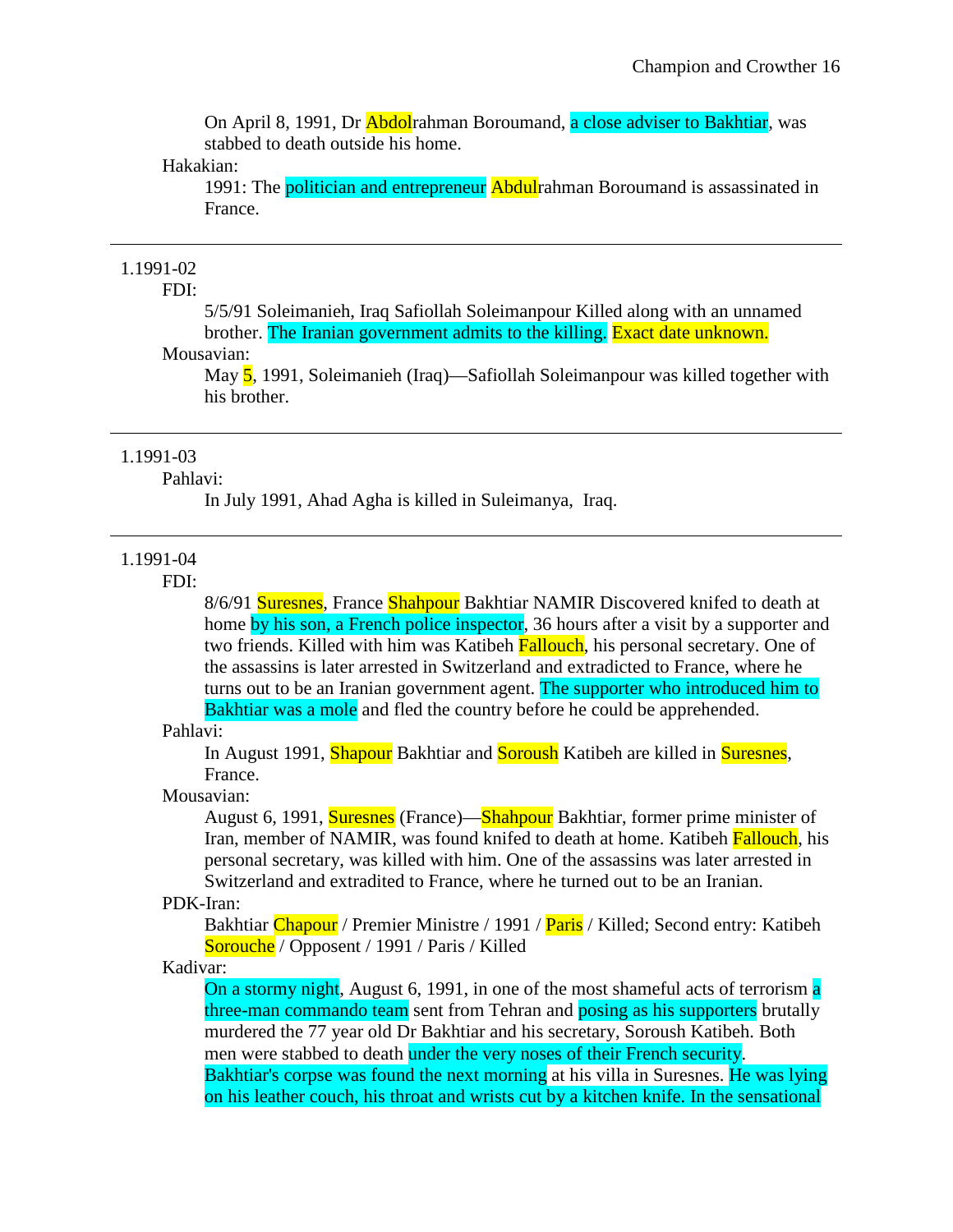trial that followed in Paris in late 1994, it became clear that Bakhtiar's assassination was planned and carried out with Tehran's direct involvement.

Two of the killers fled to Iran, another was extradited from Geneva but was later acquitted. Many Iranians, including the families of the victims, blamed France's diplomatic rapprochement with Tehran for the deaths. Two years earlier, in February 1989, Roland Dumas had visited Iran to discuss trade opportunities and on July 27, 1990 President Mitterand had ordered the release of the Lebanese terrorist, Anis Naccache, who had led the first attempt on Bakhtiar's life in 1980.

#### Hakakian:

1991: Prime Minister Shapur Bakhtiar and his assistant are assassinated at his residence in **Paris**.

#### 1.1991-05

#### FDI:

8/7/91 Paris, France Jawad Mehrani Iranian government Arms dealer believed linked to Iranian government, in process of negotiating large helicopter purchase from Aerospatiale. He was killed within 24 hours of Bakhtiar. Some police sources speculate he may have been eliminated by the same hit team because he was aware of details of the Bakhtiar murder.

## Mousavian:

August 7, 1991, Paris (France)—Jawad Mehrani, Iranian arms dealer believed to have links to the Iranian government, in the process of negotiating large helicopter purchase from Aerospatiale, was killed within 24 hours of Bakhtiar. Some police sources speculate the same hit team may have eliminated him because he was aware of the details of the Bakhtiar murder.

#### 1.1991-06

Pahlavi:

In September 1991, Saad Yazdan-Panah is fatally wounded in iraq. PDK-Iran:

Yazdanpanah Saïd / Opposent / 1991 / Suleimanieh / Killed

## 1.1991-07

#### Pahlavi:

In December 1991, Massoud Rajavi escapes a terrorist attempt in Baghdad, Iraq.

## 1.1992-02

#### Pahlavi:

In January 1992, Kamran Hedayati is wounded opening a letter bomb in Vastros, Sweden. He looses his sight and his hands.

# 1.1992-03

FDI: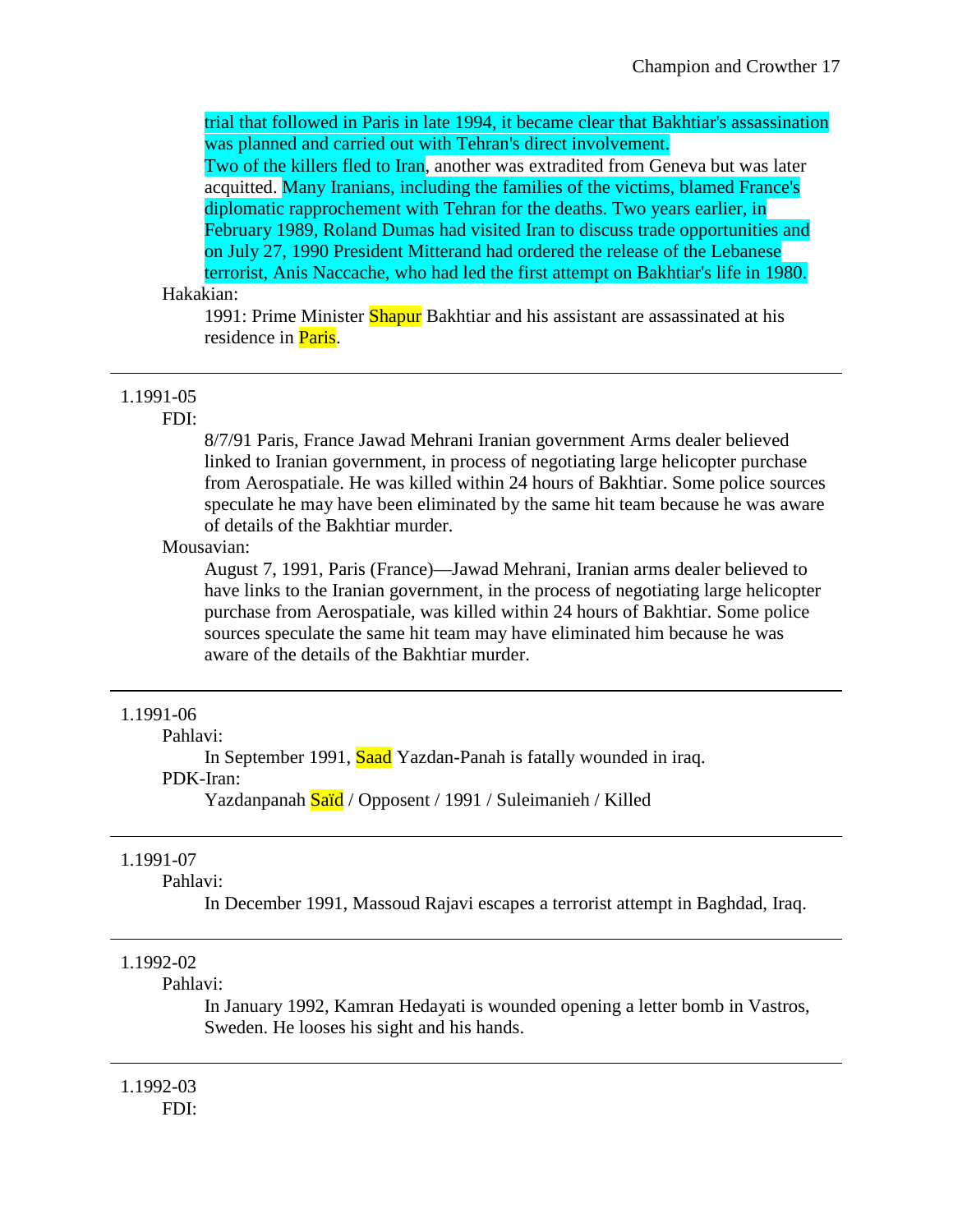6/6/92 Northern Iraq Shapour Firuzi Ex KDPI Killed near the Iranian border Pahlavi:

In May 1992, Shapour Firouzi is killed in Iraq.

#### PDK-Iran:

Firouzi Shapour / PDKI / 1992 / Ranieh Kanúaran / Killed

## 1.1992-04

## FDI:

6/4/92 Istanbul, Turkey Akbar Ghorbani (aka Mansour Amini) PMOI Abducted on June 4; body found on June 16 with its fingernails pulled out and genitals mutilated, in a shallow grave. Police found explosives in two cars he had been using. Turkish fundamentalists confessed they had been paid by Iranian intelligence to carry out the kidnapping.

#### Pahlavi:

In February 1993, the fundamentalist terrorists in Turkey admit to have kidnapped and killed Ali-Akbar Ghorbani who had disappeared in June 1992 in Turkey. Mousavian:

## June 4, 1992, Istanbul (Turkey)—Akbar Ghorbani (aka Mansour Amini), PMOI, was abducted on June 4; body found on June 16.

## 1.1992-06

## FDI:

7/7/92 Suleimanieh, Iraq Mansour Moghadam KDPI Killed in July 1992 near Suleimanieh.

## Pahlavi:

In July 1992, Kamran Mansour-Moghadam is killed in Suleymania, Iraq. PDK-Iran (two entries):

Mansour Kamran / Opposent / 1991 / Suleimanieh / Killed Moghadam Mansour / Opposent / 1992 / Suleimanieh / Killed

## 1.1992-07

## FDI:

8/7/92 Bonn, Germany Feridoun Farokhzad [Farouchsad] Opposition Knifed to death in his apartment in Bonn. Exiled since 1979, he worked as a singer, actor and poet, and was associated with the opposition in exile.

#### Pahlavi:

In August 1992, Fereydoun Farokhzad is killed in Bonn, Germany. Mousavian:

August 7, 1992, Bonn (Germany)—Fereidoun Farokhzad [Farouchsad], opposition activist exiled since 1979, worked as a singer, actor, and poet; knifed to death in his apartment in Bonn.

## PDK-Iran:

Farokhzad Fereydoun / Chanteur / 1992 / Bonn-RFA / Killed Kadivar: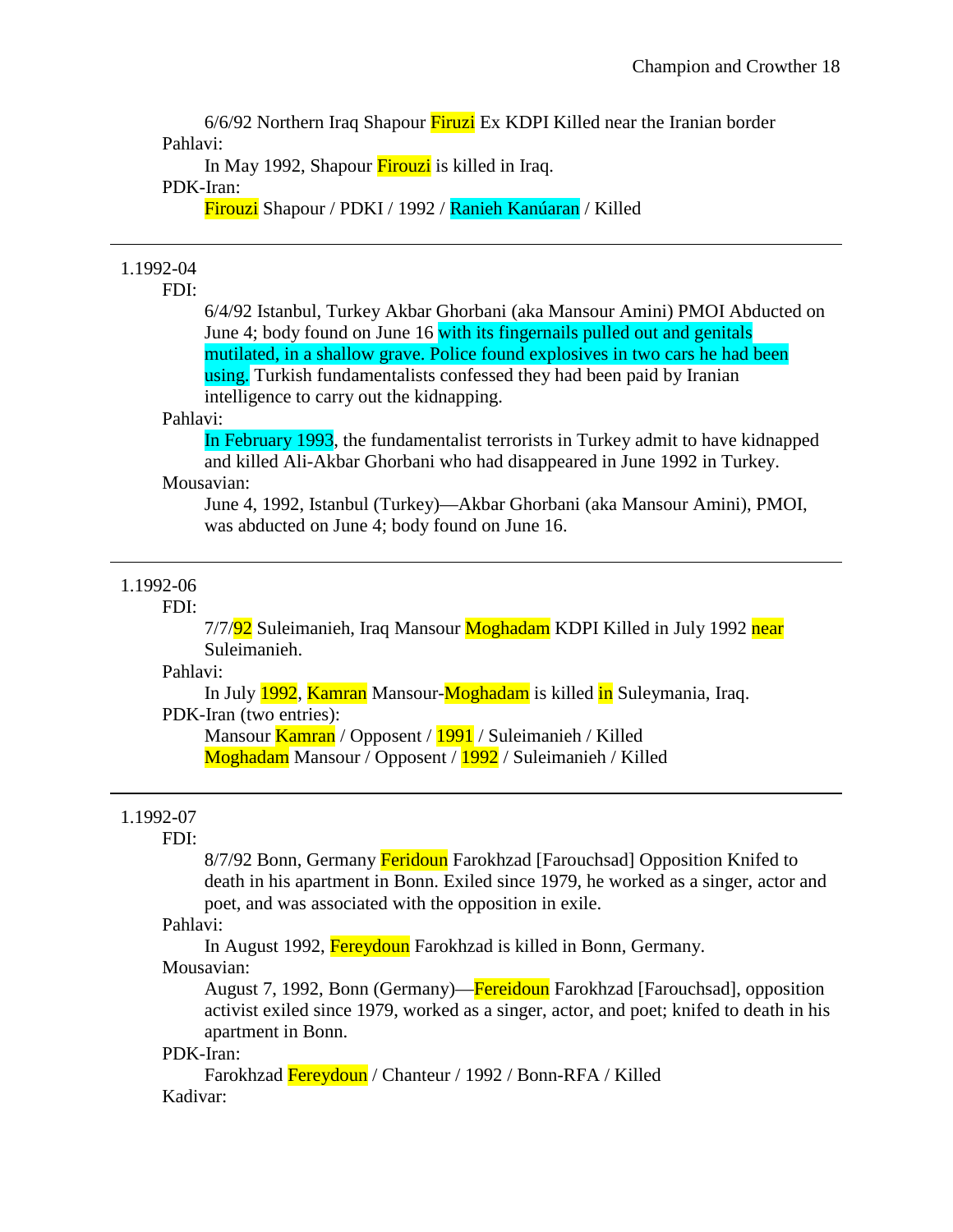On August 9, 1992, Fereydoun Farrokhzad, a well-known singer and opposition figure, was stabbed by an assassin at his home in Bonn. Three days later his body was found lying in a pool of blood with his dog whimpering beside him.

#### Hakakian:

1992: In June, the popular singer Fereydoun Farrokhzad is beheaded at his residence near Bonn, Germany.

## 1.1992-08

## FDI:

8/8/92 Frankfurt, Germany Homayoun Moghaddam Iran Nation's Party Wounded by knife when three Iranians tried to break into his apartment to assassinate him. Mousavian:

August 8, 1992, Frankfurt (Germany)—Homayoun Moghaddam, Iran National Party, was **wounded** in a knife attack by three Iranians.

## PDK-Iran:

Moghadam Homayon / Opposent / 1992 / Bonn-RFA / Killed

## 1.1992-09

FDI:

9/17/92 Berlin Sadegh Sharaf-Kindi PDKI Gunned down along with 3 colleagues at the Mykonos, a Greek restaurant in Berlin. He succeeded Qassemlou as head of DPIK. The others were **Fattah Abduli**, a KDPI European representative, Homayoun Ardalan, the KDPI representative to Germany, and Nuri Dehkurdi, a translator. Weapons found by police included an Israeli-made Uzi, a Spanish pistol, and a "Llama" pistol with silencer. In March 1996, the German Federal Prosecutor issued an international arrest warrant for Iranian intelligence Minister Ali Fallahian for having ordered the killings.

#### Pahlavi:

In September 1992, Sadegh Sharafkandi, Fatah Abdoli, Homayoun Ardalan and Nouri Dehkordi are killed in Berlin, Germany.

## Mousavian:

September 17, 1992, Berlin (Germany)—Sadegh Sharaf-Kindi, PDKI, was gunned down along with three colleagues at the Mykonos, a Greek restaurant in Berlin. He succeeded Qassemlou as head of DPIK. The others were **Fattah Abduli**, a KDPI European representative, Homayoun Ardalan, the KDPI representative in Germany, and Nuri Dehkurdi, a translator. Weapons found by the police included an Israelimade Uzi, a Spanish pistol, and a "Llama" pistol with silencer. In March 1996, the German Federal Prosecutor issued an international arrest warrant for Iranian Intelligence Minister Ali Fallahian for having ordered the killings.

## PDK-Iran:

Sharafkandi Sadegh / PDKI / 1992 / Berlin / Killed Abdouli Fatah / PDKI / 1992 / Berlin / Killed Ardalan Homayoun / PDKI / 1992 / Berlin / Killed Dehkordi Nouri / Opposent / 1992 / Berlin / Killed

#### Kadivar: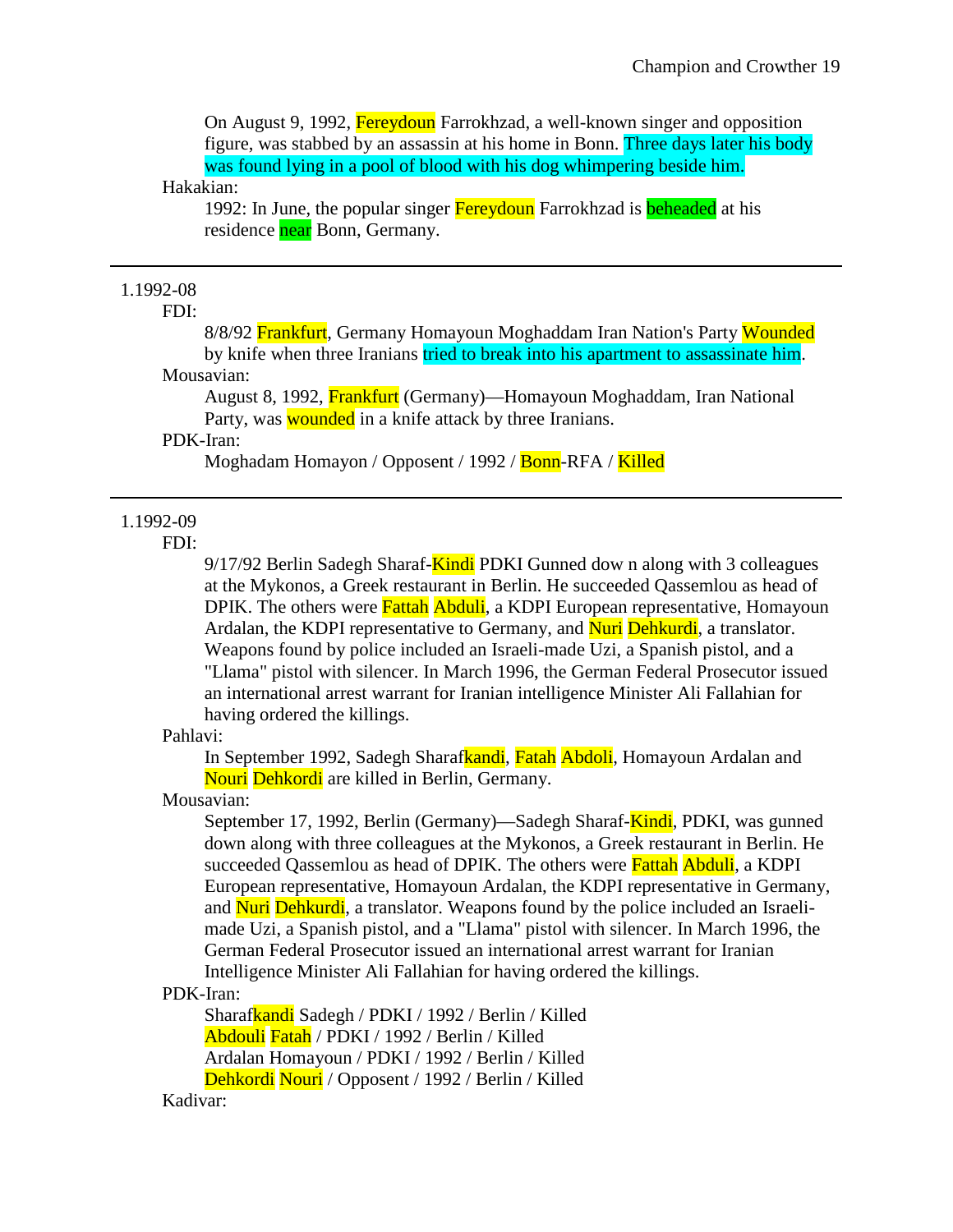A month later, on September 17, Sadegh Sharafkandi, who succeeded the murdered Ghassemlou, together with two of his associates, were gunned down mafia-style while they ate at a Berlin restaurant called Mykonos.

German police arrested the leader of the hit squad Kazem Darabi (an Iranian) and four of the eight suspected Lebanese perpetrators and put them on trial in Berlin. The Mykonos trial lasted three and a half years and involved 246 sessions of the court, 176 witnesses and thousands of pages of documentary evidence. Despite the German Government's attempts to pressure the Court to refrain from pointing a finger at Tehran, the president of the tribunal, Judge Frithjof Kubsch, declared that the "atrocious murders" were ordered by the "highest state levels". In March 1996 an international arrest warrant was issued for Ali Fallahian, Rafsanjani's Intelligence Minister, for his role in the assassinations of Iranian

dissidents in Germany.

All the European Union countries, with the exception of Italy and Greece, immediately recalled their ambassadors from Iran. But two months later, they all sent them back and started doing business as usual with the clerical regime, as if nothing had happened. In fact the Europeans preferred to appease the Islamic regime in Iran with what they called "economic incentives".

## Hakakian:

1992: On September 17, Jalal Talebani, then a Kurdish dissident, meets Sadegh Sharafkandi at the [annual conference of the Social Democratic Party of Germany to which the DPKI had sent its top three officials] and warns him of an assassination plot against him. That night, at about 10:45 p.m., the three Iranian Kurdish leaders, along with their long-standing friend Noori Dehkordi, are shot to death at the Mykonos restaurant in Berlin.[2](#page-20-0)

## 1.1992-10

#### FDI:

12/26/92 Istambul, turkey Major Abbas Gholizadeh Kidnapped on Dec. 26 by mermbers of Islamic Action, a Turkish fundamentalist group financed by Iran. In late Jan. 1994, the leader of the group, Mehmet Ali Bilici, admits to having received more than \$37,500 for the kidnapping and to having turned him over to Iranian intelligence agents, who are believed to have interrogated him, tortured him, and killed him. He'd been a bodyguard of the Shah.

#### Pahlavi:

In October 1993, Turkish fundamentalists admit having tortured and killed for Iranian officials, Abbas Gholizadeh who was kidnapped in Istanbul, Turkey in December 1992.

#### Mousavian:

l

December 26, 1992, Istanbul (Turkey)—Abbas Gholizadeh, former bodyguard of the Shah, was kidnapped and allegedly turned over to Iranian intelligence.

<span id="page-20-0"></span> $<sup>2</sup>$  Hakakian's entire book focuses on this assassination. We have here included only the entry that appears in her</sup> appendixed timeline.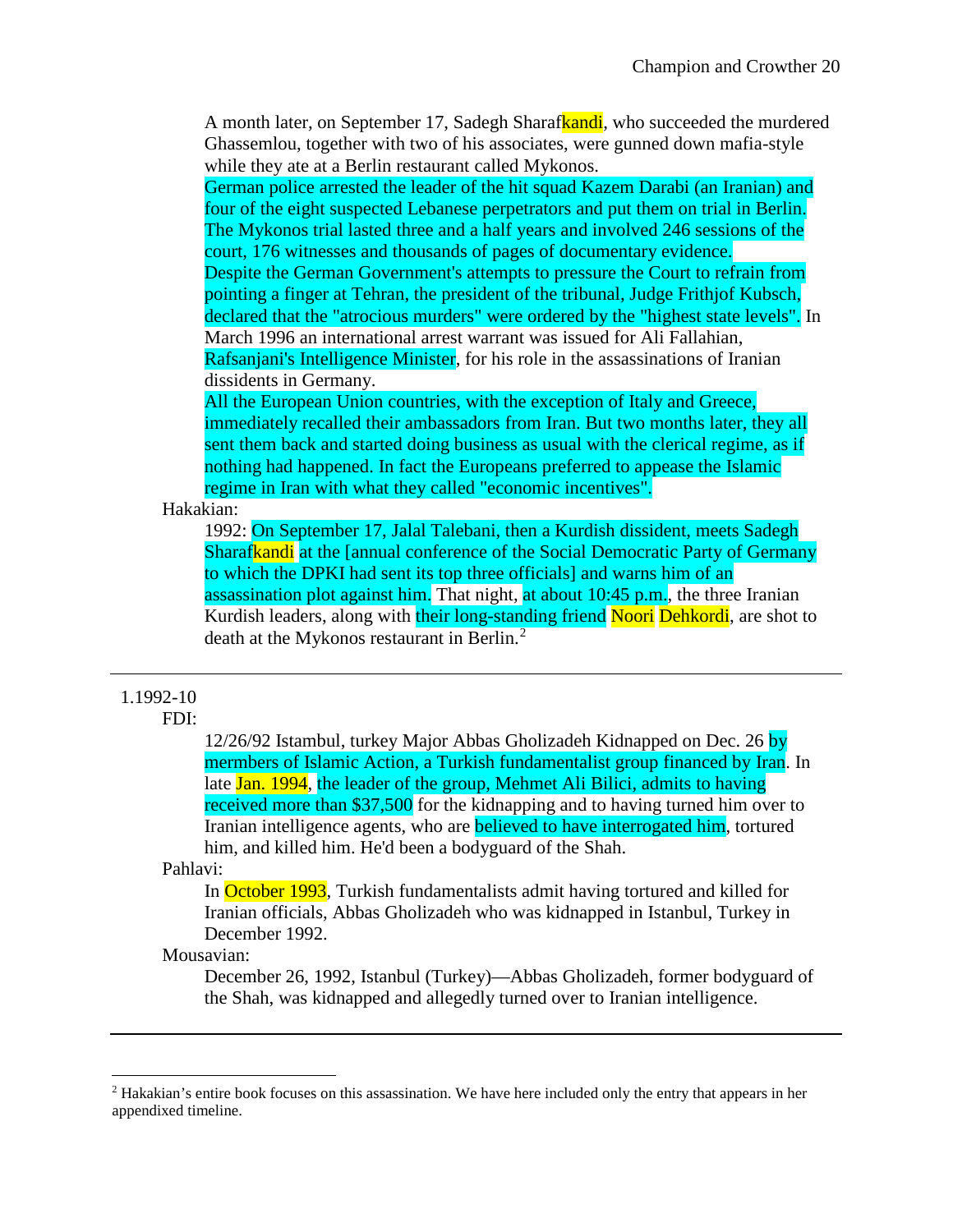## 1.1993-01

FDI:

1/1/93 Germany Ayatollah Mehdi Haeri Escapes assassination attempt. An Iranian government agent, Fakhrodine Zalikhani, is arrested. Exact date unknown.

Mousavian:

January 1993, Germany—Ayatollah Mehdi Haeri escaped an assassination attempt, for which an Iranian citizen, Fakhrodine Zalikhani, was later arrested.

## 1.1993-02

FDI:

3/16/93 Rome Mohammed Hussein Nagdi PMOI Gunned down in his car by assassins riding on a motorbike in a Rome street. He was the local representative of the National Council of Resistance, a front organization for the Massud Radjavi's Mujahidin. He served as military attaché to Rome for the Islamic Republic until 1982. In July 1996, the Italian prosecutor asked the Islamic Republic embassy in Rome to lift diplomatic immunity on an individual serving at the Rome embassy at the time of the assassination.

Pahlavi:

In March 1993, Mohammad-Hossein Naghdi is killed in Rome, Italy. Mousavian:

March 16, 1993, Rome (Italy)—**Mohammad Hussein Nagdi**, PMOI member and local representative of the National Council of Resistance (a front organization for the Massud Radjavi's Mujahedin), served as military attaché to Rome for the Islamic Republic until 1982. He was gunned down in his car by assassins.

#### PDK-Iran:

Naghdi Mohammad Hossein / Opposent / 1993 / Ranieh / Killed

## Hakakian:

1993: The opposition leader Muhammad Hussein Naghdi is assassinated in Rome, Italy.

#### 1.1993-03

#### Pahlavi:

In June 1993, Mohammad-Hassan Arbab is killed in Karachi, Pakistan

## 1.1993-04

#### FDI:

8/28/93 Ankara, turkey Mehran Bahram Azadfar KDPI

Mousavian:

August 28, 1993, Ankara (Turkey)—Mehran Bahram Azadfar, KDPI, was assassinated.

#### PDK-Iran:

Azadfar Bahram / PDKI / 1993 / Ankara / Killed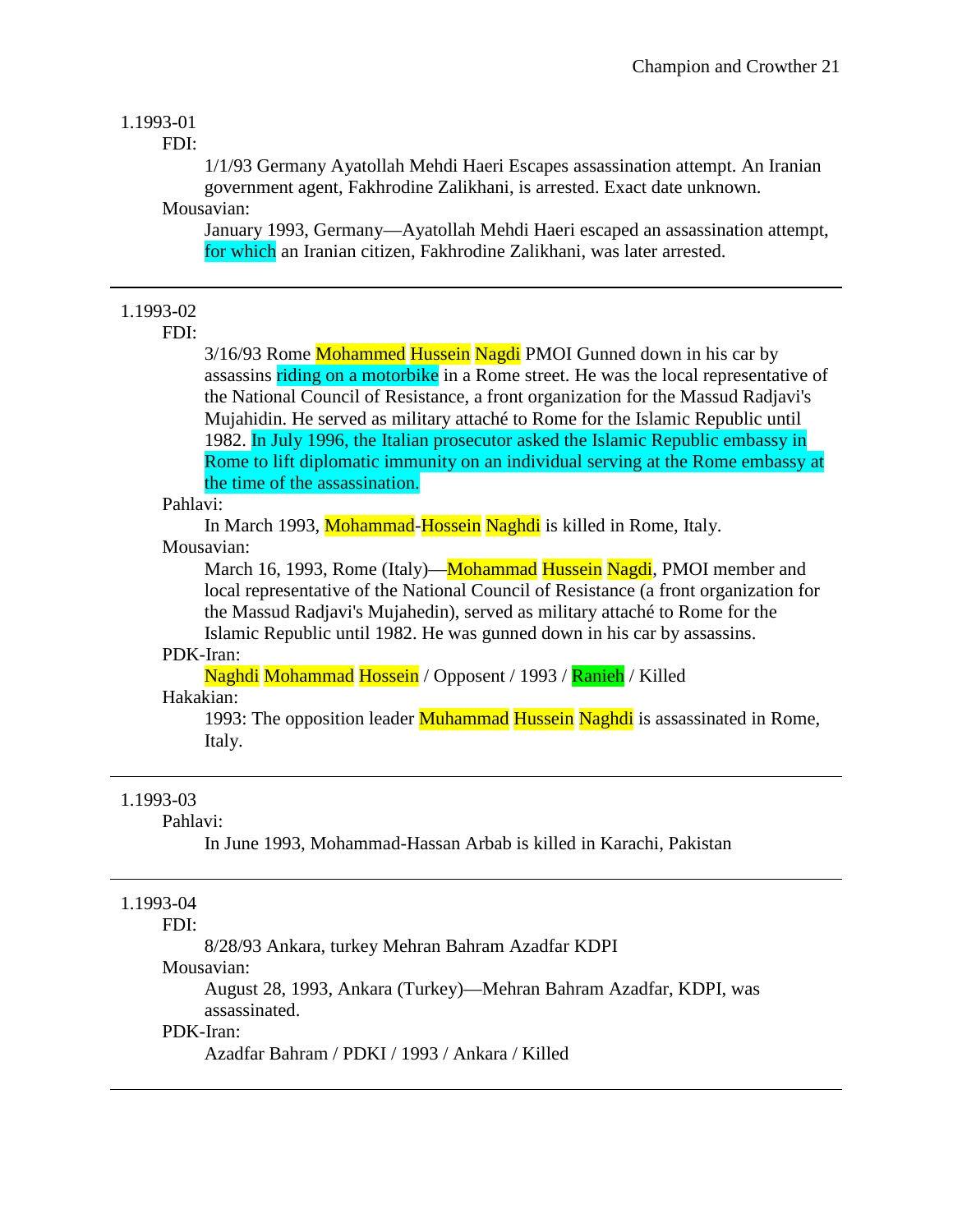#### 1.1993-05

FDI (two entries):

8/8/93 Istanbul, Turkey Mohammad Ghaderi KDPI Ghaderi was kidnapped and found dead in Turkey in August 1993, allegedly by Iranian-controlled agents 8/28/93 Ankara, Turkey Mohamad Ghadiri

## Mousavian:

August 1993, Istanbul (Turkey)—Mohammad Ghaderi, KDPI, was kidnapped and found dead in Turkey.

## PDK-Iran:

Ghaderi Mohammad / PDKI / 1993 / Ankara / Killed

## 1.1994-01

FDI:

1/4/94 Corum, Central Turkey Taha Kirmench (Kermanch) One Iranian was arrested after three gunmen killed this Iranian Kurdish activist in the central Turkish city of Corum

#### Pahlavi:

In January, 1994, Taha Kermanj is killed in Corum, Turkey.

#### Mousavian:

January 4, 1994, Corum (Turkey)—Taha Kirmench, Iranian Kurdish activist, was killed by assassins who were later arrested.

## PDK-Iran:

Kermandj Taha / PDKI / 1994 / Tchorim-Turquie / Killed

## 1.1994-02

FDI:

1/1/94 Sweden **Aoubakr** Hedayati KDPI Wounded by a letter bomb. Exact date unknown.

#### Mousavian:

January 1994 (exact date unknown), Sweden—Abubakr Hedayati, KDPI, was wounded by a letter bomb.

## PDK-Iran:

Hedayati Aboubakr / PDKI / 1994 / Suéde / Killed

## 1.1994-03

#### FDI:

1/29/94 Syraee, Turkey Nasser Hadji Rashidi Iranian Kurd injured in an attack along with his sister, Mahtab Hadji Rashidi.

#### Mousavian:

January 29, 1994, Syraee (Turkey)—Nasser Hadji Rashidi, Iranian Kurd, was injured in an attack together with his sister, Mahtab Hadji Rashidi.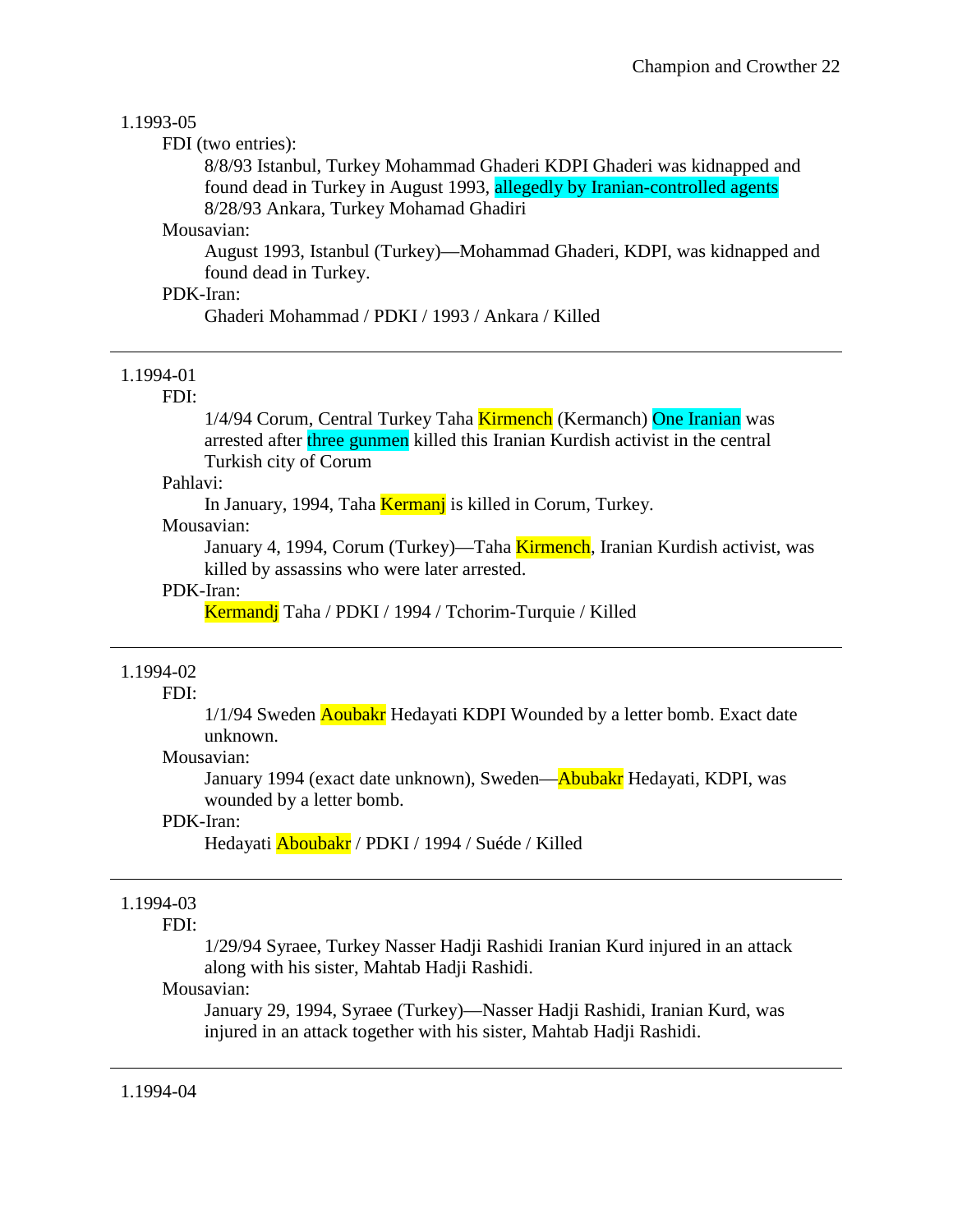#### FDI:

6/24/94 Copenhagen, Denmark Mollah Osman Amini An Iranian Kurdish refugee, found dead in his apartment in copenhage.

## Mousavian:

June 24, 1994, Copenhagen (Denmark)—Mollah Osman Amini, Iranian Kurdish refugee, was found dead in his apartment.

#### PDK-Iran:

Amini Mollah Osman / PDKI / 1994 / Copenhague Danmark / Killed

#### 1.1994-05

#### Pahlavi:

In August 1994, Ghafour Hamzei'i is killed in Baghdad, Iraq.

## 1.1994-06

#### FDI:

11/12/94 Bucharest, Romania Mohammed Ali Assadi The 38-year old Assadi was killed when three assailants burst into his apartment on Saturday night, Nov. 12, and thrust a two-edged Ninja sword into his back. His wife reportedly said one of them was listed among the Iranian embassy staff.

#### Mousavian:

November 12, 1994, Bucharest (Romania)—Mohammad Ali Assadi was killed in his apartment by three assailants.

## 1.1995-01

#### FDI:

5/17/95 Baghdad N/A PMOI Two senior PMOI officials killed, one wounded, in Baghdad attack on a Mujahidin vehicle. Mujahidin blamed "terrorist diplomats" in the Iranian embassy in Baghdad.

#### Mousavian:

May 17, 1995, Baghdad (Iraq)—Two senior PMOI officials were killed and one was wounded in an attack on a Mujahedin vehicle.

## 1.1995-02

## FDI:

6/5/95 Sulaymaniyah, Iraq N/A Kurdish "Toilers" Party (Komelah) Two members of an Iranian Kurdish group were gunned down in Iraqi Kurdistan by Iranian government agents, according to the State Department's 4/96 yearly report on terrorism

#### Mousavian:

June 5, 1995, Sulaymaniyah (Iraq)—Two members of an Iranian Kurdish group (Komelah) were gunned down in Iraqi Kurdistan.

## 1.1995-03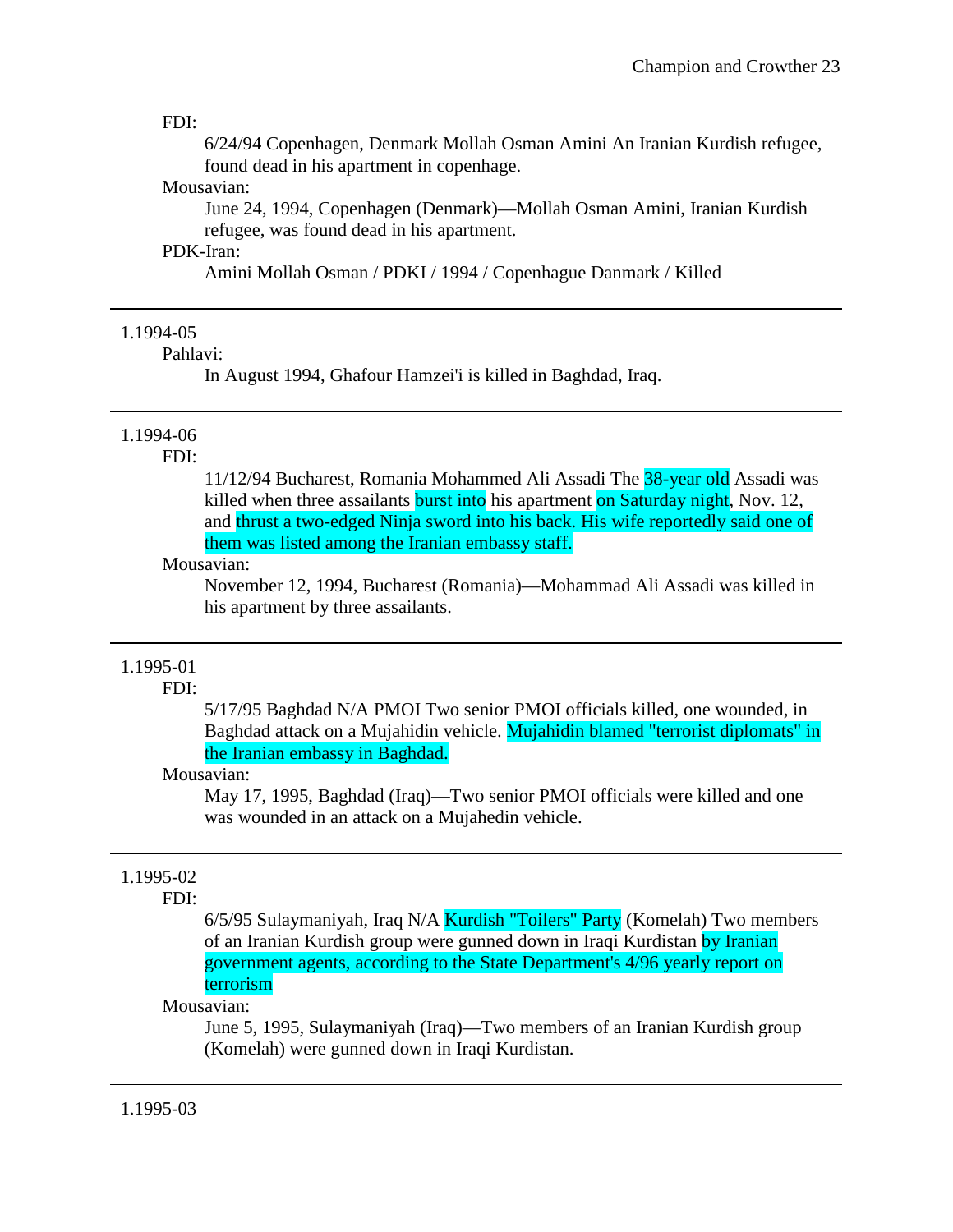#### FDI:

7/10/95 Baghdad Hussein Adidi PMOI Gunned down with two other Mujahidin officials, Ibrahim Salimi and Yarali Karatbar, by killers identified by the Mujahidin as "agents of the Iranian regime." Iraq's Foreign Ministry summoned the Iranian charge in Baghdad to protest the killings.

## Mousavian:

July 10, 1995, Baghdad (Iraq)—Hussein Adidi, PMOI, was guinned down with two other Mujahidin officials, Ibrahim Salimi and Yarali Karatbar.

#### 1.1995-04

FDI:

9/17/95 Paris, France Hashem Abdollahi NAMIR Murdered when unknown assailants burst into his father's apartment in an assassination attack, not a robbery. Hashem was the son of Davoud Abdollahi, the chief witness in the Bakhtiar murder trial. The State Department's yearly report on terrorism speculated his murder "may have been an anti dissident attack."

## Mousavian:

September 17, 1995, Paris (France)—Davoud Abdollahi's son Hashem Abdollahi, NAMIR member and the chief witness in the Bakhtiar murder trial, was murdered by unknown assailants.

## 1.1996-01

#### FDI:

1/2/96 Suleimaniah, Iraq Rahman Shabani Refugees Two refugees, Rahman Shabani and Ali Abdullah, were shot by gunmen allegedly working on behalf of Tehran

## 1.1996-02

#### FDI:

2/20/96 Istanbul, Turkey Zahra Rajabi NCR (PMOI) A senior member of the National Council of Resistance, Ms Rajabi was killed by five bullets to the head fired at point blank range when gunmen burst into her Istanbul apartment. Killed with her was Mujahidin sympathiser Abdul-Ali Moradi. PMOI leader Rajavi blamed the Iranian embassy in Turkey, and issued a statement on 4/23/96 naming four Iranian diplomats for their involvement in the murders. The diplomats were first identified by Reza Barzgar Ma'ssoumi, a self-avowed SAVAMA agent arrested by Turkish police in March 1996.

#### Pahlavi:

In February 1996, Zahra Rajabi and Ali Moradi were killed in Istanbul, Turkey. Mousavian:

February 20, 1996, Istanbul (Turkey)—Zahra Rajabi, NCR (PMOI), senior member of the National Council of Resistance, was killed.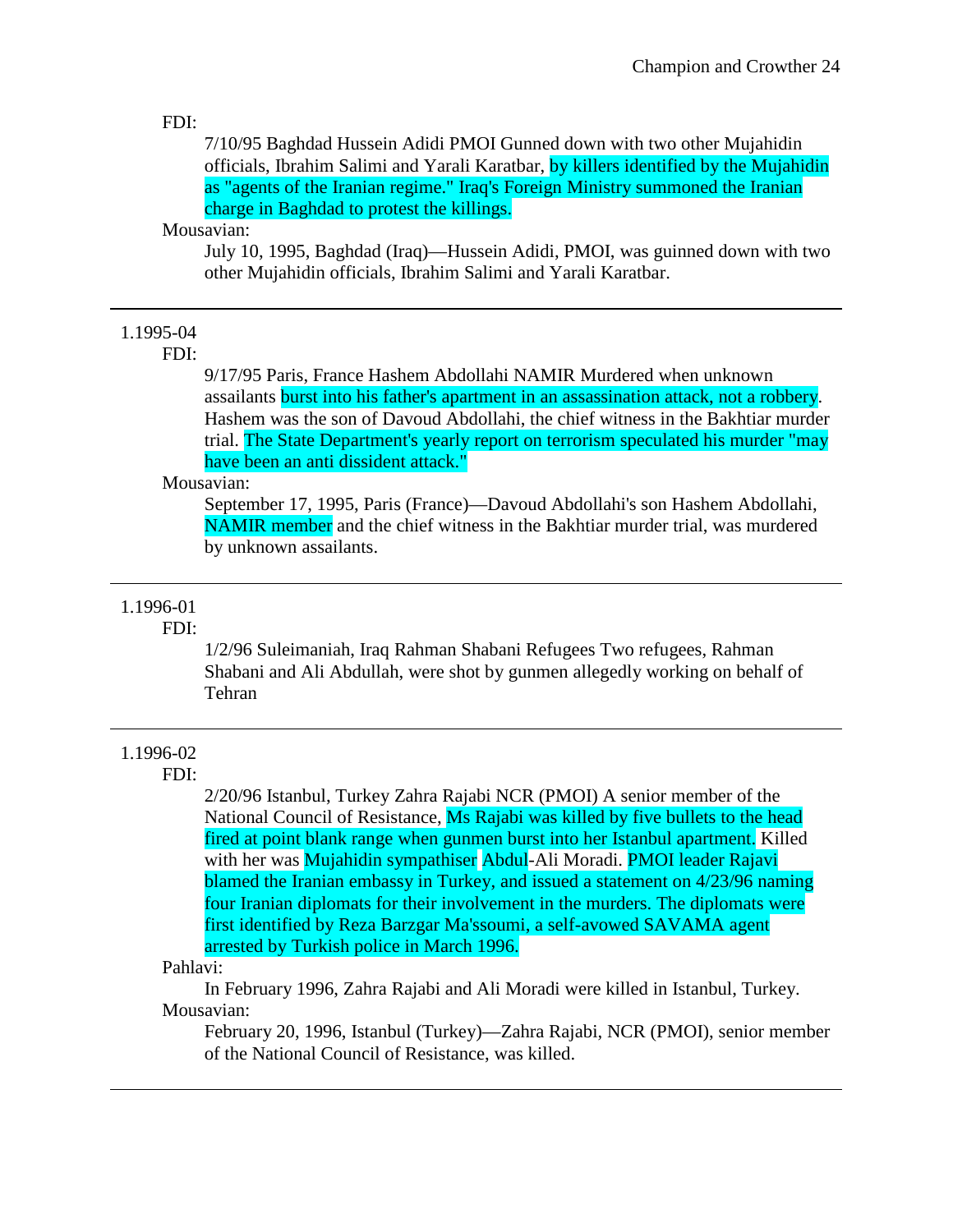## 1.1996-03

FDI (two entries):

3/4/96 Karachi (Pakistan) Molavi Abdul-Malek Mollahzadeh Balouch The 45-year old son of Iran's most prominent Sunni cleric was murdered by two gunmen in a taxi as he was leaving his house in Pakistan. Molavi Abdul Malek was a wellknown opponent of the regime involved in organizing the Balouchi community. He was killed along with an associate, Jamshid Zahi, 25. A Pakistani woman passing by was also wounded.

3/4/96 Karachi (Pakistan) Abdol-Nasser Jamshid-Zahi Balouch Gunned down on a Karachi street along with Molavi Abdul Malek, a well-known opponent of the regime involved in organizing the Balouchi community.

## Pahlavi:

In March 1996, Ali Mollazadeh was killed in Karachi, Pakistan.

Mousavian (two entries):

March 4, 1996, Karachi (Pakistan)—Molavi Abdul-Malek Mollahzadeh Balouch, 45-year-old son of Iran's most prominent Sunni cleric, was murdered by two gunmen in a taxi as he was leaving his house in Pakistan.

March 5, 1996, Karachi (Pakistan)—Abdol-Nasser Jamshid-Zahi Balouch and Molavi Abdul Malek, leading dissidents from the Balouchi community, were gunned down on a Karachi street.

## 1.1996-04

## FDI:

3/7/96 Baghdad (Iraq) Hamed Rahmani PMOI The Mujahdin blamed the Iranian government for the murder in Baghdad of Hamed Rahmani, killed while driving to his office in central Baghdad in the evening. They said it was the sixth assassination of a Mujahedin member in Baghdad since 5/95.

## Mousavian:

July 3, 1996, Baghdad (Iraq)—Hamed Rahmani, PMOI, was killed while driving to his office in central Baghdad. The Mujahedin blamed the Iranian government for the murder, which they said was the sixth assassination of a Mujahedin member in Baghdad since May 1995.

## 1.1996-05

Pahlavi:

In May 1996, Reza Mazlouman ( Kourosh Aryamanesh ) was killed in Paris, France

Mousavian:

1996, Paris (France)—Reza Mazlouman, former vice minister of education under the Shah, was assassinated. An Iranian driver was arrested in Bonn.

Kadivar:

On May 28, 1996, Reza Mazlouman, a dissident publisher and activist, was expecting guests at his apartment in the suburb of Creteil. At 5p.m. Ahmad Jeyhouni and Mojtaba Mashadi knocked on his door. Mazlouman was having tea with a French woman, so the two men said they would return in a couple of hours.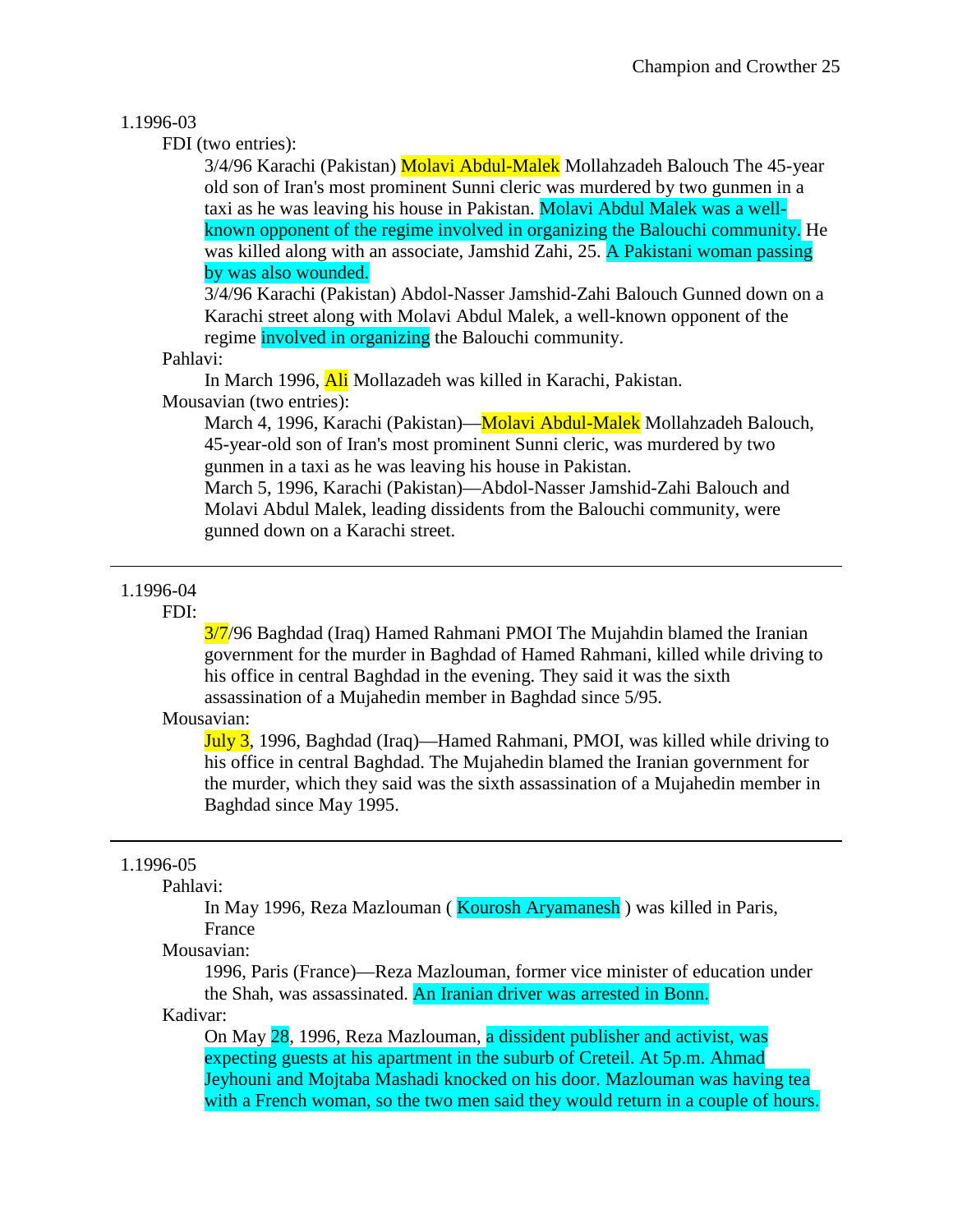The next morning, Mazlouman was found dead with two bullets in his chest and a shattering coup de grace under one eye. Jayhouni, a video-shop owner described by investigators as "closely linked" to the Iranian Embassy in Bonn, was arrested in Germany and extradited to France on October 24.

Their trials were at last held in June 2001. Jeyhouni was sentenced to seventeen years in jail. "Amazingly, Mojtaba Mashadi was acquitted," Dr Ganji has written in his latest book, *Defying the Iranian Revolution*. "The French system of justice, at times, has surprises of its own."